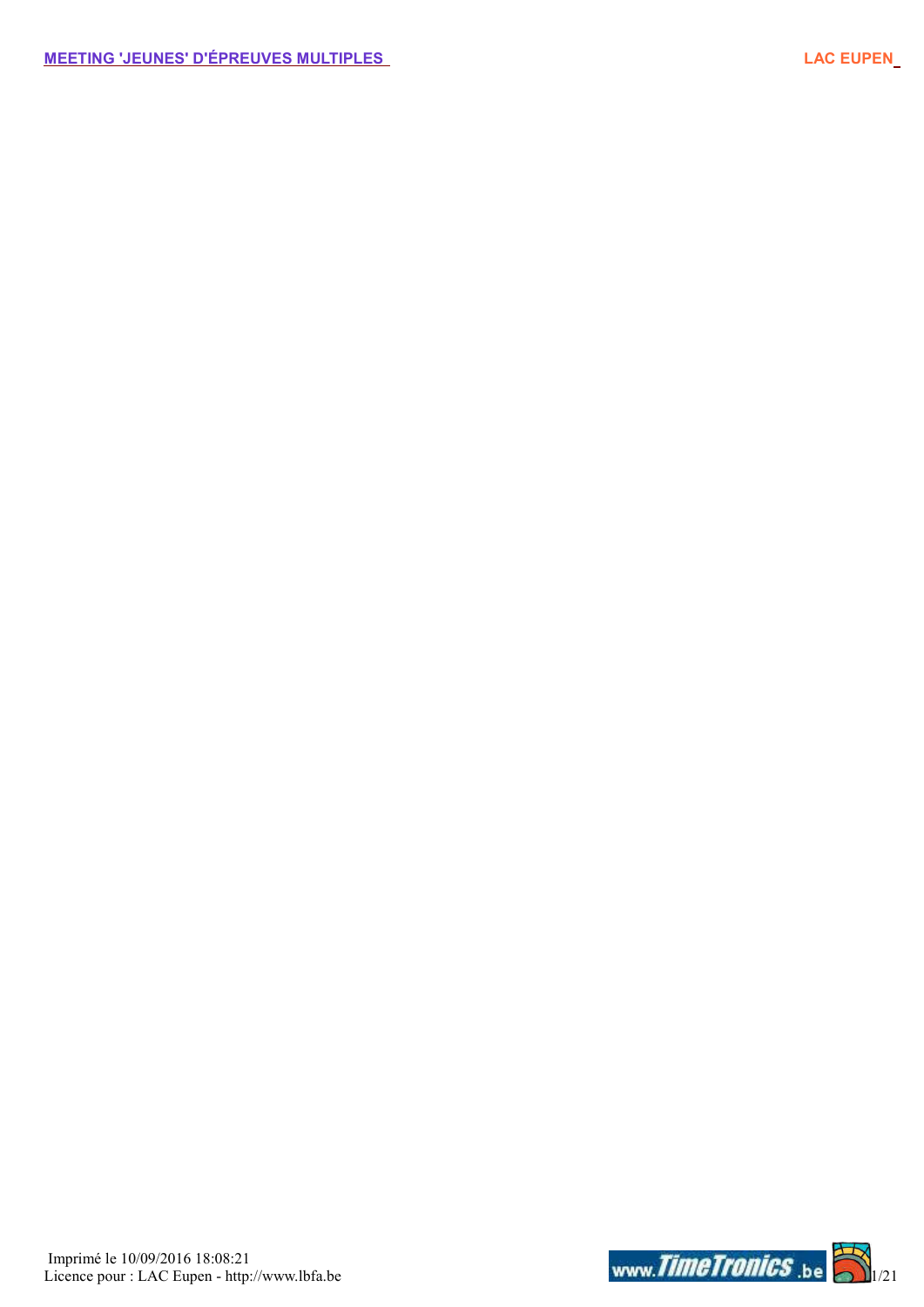### Performance de l'évènement 1: TETRATHLON BEN G

60 mètres

(Benjamins (M))

#### SÉRIE : 1

 *HORAIRE ANNONCÉ : 13:30:00* HORODATAGE DES RÉSULTATS *: 14:15:30*

| <b>Class. Doss. Nom</b> |              |      |                   |           |     | Catégorie DdN Cercle Perf. Pts Pts Eq. Info |
|-------------------------|--------------|------|-------------------|-----------|-----|---------------------------------------------|
| 74 BOTTY GEADEN         | <b>BEN M</b> | 2007 | SER 9.86          |           | 454 |                                             |
| 283 BECK ADRIEN         | <b>BEN M</b> | 2008 | <b>HF</b>         | 10.63     | 297 |                                             |
| <b>5 HAVARD FLORIAN</b> | <b>BEN M</b> | 2007 |                   | SPA 11.18 | 203 |                                             |
| 4 9925 KOLEWA ADRIAN    | <b>BEN M</b> | 2008 | LSGE 11.31        |           | 183 |                                             |
| 101 CREPIN ARNO         | <b>BEN M</b> | 2007 | <b>HERV</b> 11.64 |           | 137 |                                             |
|                         |              |      |                   |           |     |                                             |

#### SÉRIE : 2

 *HORAIRE ANNONCÉ : 13:40:00*

| <b>HORODATAGE DES RÉSULTATS</b> : $14:15:30$ |  |
|----------------------------------------------|--|
|                                              |  |

| <b>Class. Doss. Nom</b> | Catégorie DdN Cercle Perf. Pts Pts Eq. Info |      |                 |       |     |  |
|-------------------------|---------------------------------------------|------|-----------------|-------|-----|--|
| 9914 ORTMANN MARVIN     | <b>BEN M</b>                                | 2008 | NA.             | 10.84 | 259 |  |
| 216 DELBUSHAYE NOË      | <b>BEN M</b>                                | 2007 | HF              | 10.85 | 257 |  |
| 251 DELEUZE MATHÉO      | <b>BEN M</b>                                | 2007 | <b>CAF</b>      | 12.00 | 93  |  |
| 157 DETHIER DEYAN       | <b>BEN M</b>                                | 2008 | LACE 12.06      |       | 87  |  |
| 40 BADER THEO           | <b>BEN M</b>                                | 2008 | <b>HERV DNS</b> |       |     |  |
|                         |                                             |      |                 |       |     |  |

#### SÉRIE : 3

 *HORAIRE ANNONCÉ : 13:50:00* HORODATAGE DES RÉSULTATS *: 14:15:30*

|   | <b>Class. Doss. Nom</b> | Catégorie DdN Cercle Perf. Pts |      |                   |            |     | <b>Pts Eq. Info</b> |  |
|---|-------------------------|--------------------------------|------|-------------------|------------|-----|---------------------|--|
|   | 73 FAGNAN POLIS SIMON   | <b>BEN M</b>                   | 2008 | SER 10.27         |            | 367 |                     |  |
|   | 580 MARCHAND SIMON      | <b>BEN M</b>                   | 2008 | <b>SPA</b>        | 10.47      | 327 |                     |  |
|   | 785 MARCHAND LEOPOLD    | <b>BEN M</b>                   | 2008 | <b>MALM 10.72</b> |            | 280 |                     |  |
| 4 | 2 GOOSSENS NICOLAS      | <b>BEN M</b>                   | 2007 | <b>SPA</b>        | 10.99      | 234 |                     |  |
|   | 285 KALIN ANTOINE       | <b>BEN M</b>                   | 2008 | HF                | <b>DNS</b> |     |                     |  |

#### SÉRIE : 4

 *HORAIRE ANNONCÉ : 14:00:00* HORODATAGE DES RÉSULTATS *: 14:15:30*

| <b>Class. Doss. Nom</b>     |              |      |                   |       |     | Catégorie DdN Cercle Perf. Pts Pts Eq. Info |
|-----------------------------|--------------|------|-------------------|-------|-----|---------------------------------------------|
| <b>682 WITWROUW MAXENCE</b> | BEN M        | 2007 | HF 9.77           |       | 474 |                                             |
| 205 VANSTEEN ETHAN          | <b>BEN M</b> | 2008 | RFCL 10.47        |       | 327 |                                             |
| 174 JONAS THIBAUT           | <b>BEN M</b> | 2008 | <b>HERV</b> 11.00 |       | 232 |                                             |
| 4 9927 CREPIN ARTHUR        | <b>BEN M</b> | 2008 | NA.               | 13.04 | 12  |                                             |
| 5 9915 PAUQUET NIKO         | <b>BEN M</b> | 2008 | NA.               | 13.27 |     |                                             |
|                             |              |      |                   |       |     |                                             |



### **OFFICIEL**

**OFFICIEL** 

**OFFICIEL**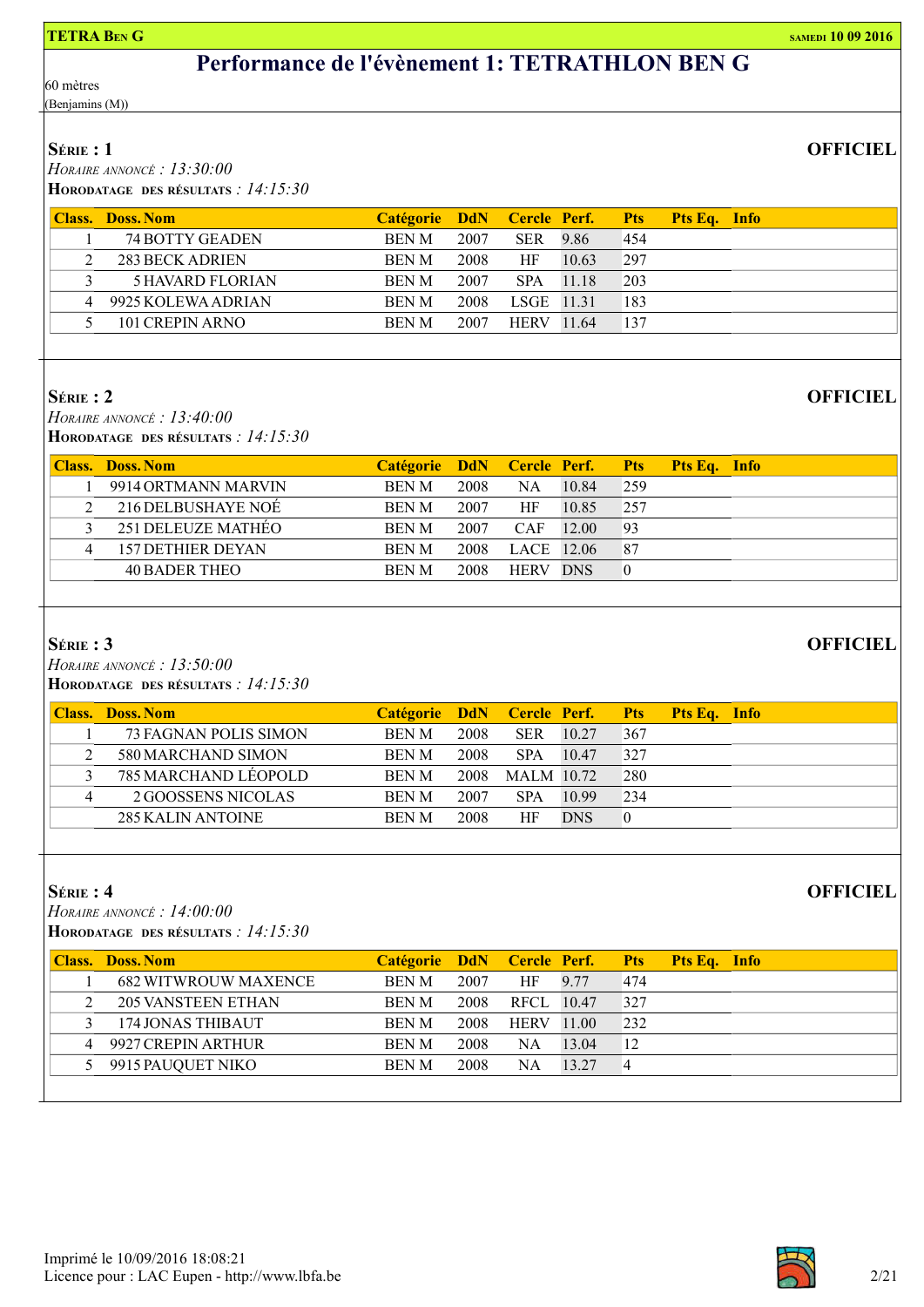| <b>Class. Doss. Nom</b>                                                                 | <b>Catégorie</b> | <b>DdN</b> | <b>Cercle Perf.</b> |            | <b>Pts</b>       | Pts Eq. Info |                 |
|-----------------------------------------------------------------------------------------|------------------|------------|---------------------|------------|------------------|--------------|-----------------|
| 9916 HUPEZ NOLAN<br>$\mathbf{1}$                                                        | <b>BENM</b>      | 2008       | <b>NA</b>           | 11.50      | 156              |              |                 |
| 9921 HEUSCHEN LIAM<br>2                                                                 | <b>BEN M</b>     | 2008       | NA                  | 12.09      | 84               |              |                 |
| Performance de l'évènement 1: TETRATHLON BEN G                                          |                  |            |                     |            |                  |              |                 |
| balle de hockey<br>(Benjamins (M))                                                      |                  |            |                     |            |                  |              |                 |
| <b>GROUPE: 1</b><br>HORAIRE ANNONCÉ : $14:00:00$<br>HORODATAGE DES RÉSULTATS : 15:47:23 |                  |            |                     |            |                  |              | <b>OFFICIEL</b> |
| <b>Class. Doss. Nom</b>                                                                 | <b>Catégorie</b> | <b>DdN</b> | Cercle Perf.        |            | <b>Pts</b>       | Pts Eq. Info |                 |
| 216 DELBUSHAYE NOÉ<br>1                                                                 | <b>BENM</b>      | 2007       | HF                  | 28m42      | 259              |              |                 |
| 2<br>74 BOTTY GEADEN                                                                    | <b>BENM</b>      | 2007       | <b>SER</b>          | 27m52      | 248              |              |                 |
| <b>682 WITWROUW MAXENCE</b><br>3                                                        | <b>BEN M</b>     | 2007       | HF                  | 25m52      | 222              |              |                 |
| 785 MARCHAND LÉOPOLD<br>4                                                               | <b>BENM</b>      | 2008       | MALM 25m11          |            | 217              |              |                 |
| 5<br>73 FAGNAN POLIS SIMON                                                              | <b>BEN M</b>     | 2008       | <b>SER</b>          | 23m82      | 200              |              |                 |
| <b>283 BECK ADRIEN</b><br>6                                                             | <b>BENM</b>      | 2008       | HF                  | 22m42      | 182              |              |                 |
| 101 CREPIN ARNO<br>7                                                                    | <b>BENM</b>      | 2007       | <b>HERV</b>         | 22m33      | 181              |              |                 |
| <b>205 VANSTEEN ETHAN</b><br>8                                                          | <b>BENM</b>      | 2008       | <b>RFCL</b>         | 21m78      | 174              |              |                 |
| 9<br>9914 ORTMANN MARVIN                                                                | <b>BEN M</b>     | 2008       | NA                  | 21m41      | 170              |              |                 |
| <b>174 JONAS THIBAUT</b><br>10                                                          | <b>BENM</b>      | 2008       | <b>HERV</b>         | 20m52      | 158              |              |                 |
| 2 GOOSSENS NICOLAS                                                                      | <b>BEN M</b>     | 2007       | <b>SPA</b>          | 19m72      | 148              |              |                 |
| <b>5 HAVARD FLORIAN</b><br>12                                                           | <b>BENM</b>      | 2007       | <b>SPA</b>          | 19m60      | 147              |              |                 |
| 251 DELEUZE MATHÉO<br>13                                                                | <b>BEN M</b>     | 2007       | <b>CAF</b>          | 15m85      | 99               |              |                 |
| 9915 PAUQUET NIKO<br>14                                                                 | <b>BENM</b>      | 2008       | <b>NA</b>           | 15m67      | 97               |              |                 |
| 15<br>9925 KOLEWA ADRIAN                                                                | <b>BENM</b>      | 2008       |                     | LSGE 14m54 | 83               |              |                 |
| 580 MARCHAND SIMON<br>16                                                                | <b>BEN M</b>     | 2008       | <b>SPA</b>          | 14m40      | 81               |              |                 |
| 9921 HEUSCHEN LIAM<br>17                                                                | <b>BEN M</b>     | 2008       | <b>NA</b>           | 13m70      | 73               |              |                 |
| <b>157 DETHIER DEYAN</b><br>18                                                          | <b>BEN M</b>     | 2008       | <b>LACE</b>         | 11m76      | 49               |              |                 |
| 9916 HUPEZ NOLAN<br>19                                                                  | <b>BEN M</b>     | 2008       | <b>NA</b>           | 10m49      | 34               |              |                 |
| 9927 CREPIN ARTHUR<br>20                                                                | <b>BEN M</b>     | 2008       | <b>NA</b>           | 10m07      | 29               |              |                 |
|                                                                                         | <b>BEN M</b>     | 2008       | <b>HERV</b>         | <b>DNS</b> | $\boldsymbol{0}$ |              |                 |
| <b>40 BADER THEO</b>                                                                    |                  | 2008       | HF                  | <b>DNS</b> | $\mathbf{0}$     |              |                 |
| 285 KALIN ANTOINE                                                                       | <b>BEN M</b>     |            |                     |            |                  |              |                 |

**TETRA BEN G** SAMEDI 10 09 2016

saut en longueur sv (Benjamins (M))

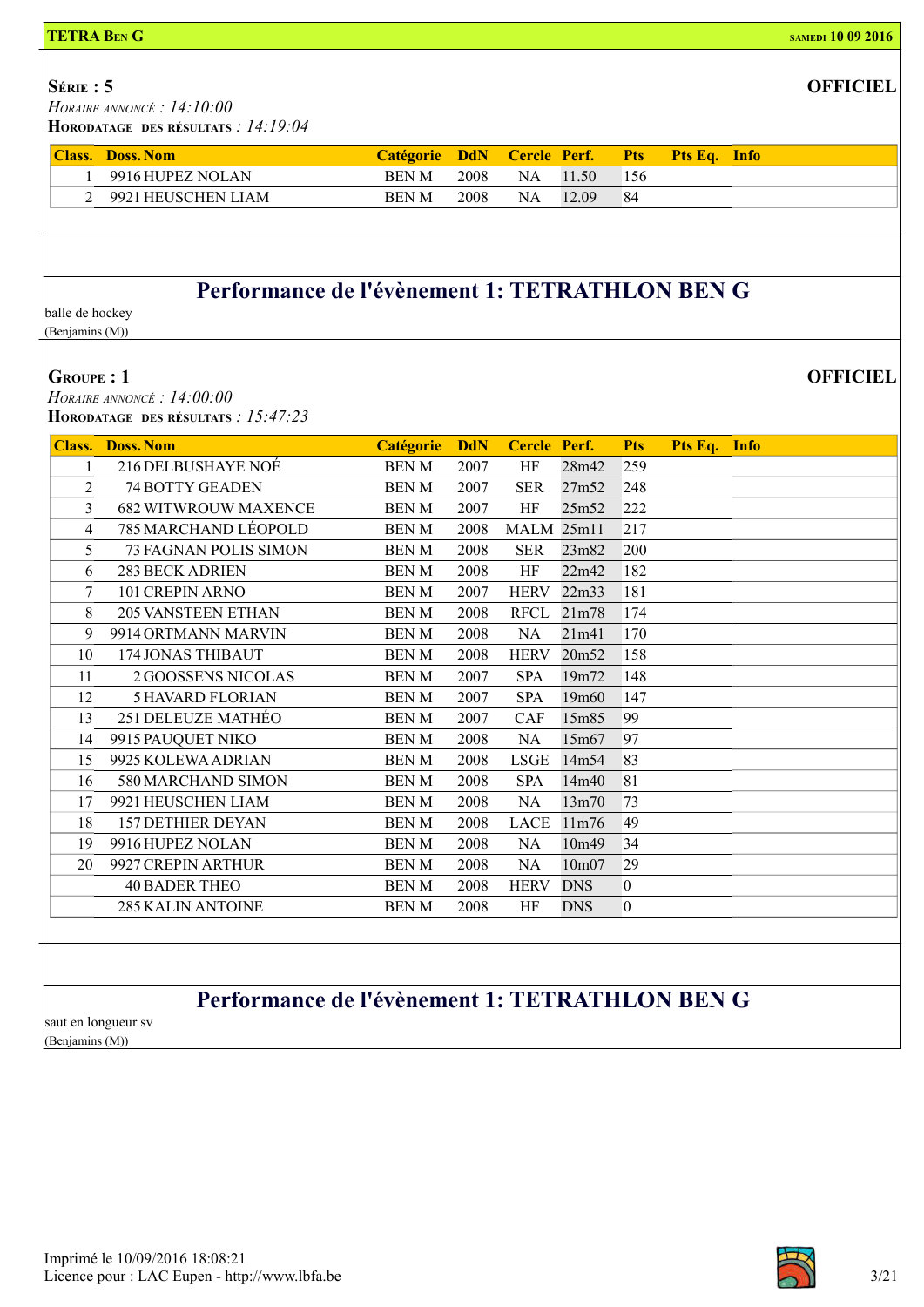GROUPE : 1  *HORAIRE ANNONCÉ : 15:00:00*

|                | HORODATAGE DES RÉSULTATS : 15:43:05 |                  |            |              |            |                  |              |                               |
|----------------|-------------------------------------|------------------|------------|--------------|------------|------------------|--------------|-------------------------------|
|                | <b>Class. Doss. Nom</b>             | <b>Catégorie</b> | <b>DdN</b> | Cercle Perf. |            | <b>Pts</b>       | Pts Eq. Info |                               |
|                | <b>682 WITWROUW MAXENCE</b>         | <b>BEN M</b>     | 2007       | HF           | 3m50       | 241              |              |                               |
| $\overline{2}$ | <b>74 BOTTY GEADEN</b>              | <b>BENM</b>      | 2007       | <b>SER</b>   | 3m38       | 216              |              |                               |
| 3              | 9914 ORTMANN MARVIN                 | <b>BENM</b>      | 2008       | <b>NA</b>    | 2m84       | 113              |              |                               |
| 4              | 2 GOOSSENS NICOLAS                  | <b>BENM</b>      | 2007       | <b>SPA</b>   | 2m81       | 108              |              |                               |
| 5              | <b>283 BECK ADRIEN</b>              | <b>BENM</b>      | 2008       | HF           | 2m79       | 104              |              |                               |
| 6              | <b>205 VANSTEEN ETHAN</b>           | <b>BENM</b>      | 2008       | <b>RFCL</b>  | 2m73       | 94               |              |                               |
| $\tau$         | <b>73 FAGNAN POLIS SIMON</b>        | <b>BENM</b>      | 2008       | <b>SER</b>   | 2m72       | 93               |              |                               |
| 8              | <b>174 JONAS THIBAUT</b>            | <b>BENM</b>      | 2008       | <b>HERV</b>  | 2m71       | 91               |              |                               |
| 9              | 580 MARCHAND SIMON                  | <b>BENM</b>      | 2008       | <b>SPA</b>   | 2m55       | 66               |              |                               |
| 10             | 785 MARCHAND LÉOPOLD                | <b>BENM</b>      | 2008       | MALM 2m44    |            | 51               |              |                               |
| 11             | 9925 KOLEWA ADRIAN                  | <b>BENM</b>      | 2008       | <b>LSGE</b>  | 2m39       | 44               |              |                               |
| 11             | 101 CREPIN ARNO                     | <b>BENM</b>      | 2007       | <b>HERV</b>  | 2m39       | 44               |              |                               |
| 13             | 9915 PAUQUET NIKO                   | <b>BENM</b>      | 2008       | <b>NA</b>    | 2m31       | 34               |              |                               |
| 14             | <b>5 HAVARD FLORIAN</b>             | <b>BENM</b>      | 2007       | <b>SPA</b>   | 2m21       | 22               |              |                               |
| 15             | <b>157 DETHIER DEYAN</b>            | <b>BENM</b>      | 2008       | <b>LACE</b>  | 2m08       | 10               |              |                               |
| 15             | 9916 HUPEZ NOLAN                    | <b>BENM</b>      | 2008       | <b>NA</b>    | 2m08       | 10               |              |                               |
| 17             | 251 DELEUZE MATHÉO                  | <b>BENM</b>      | 2007       | CAF          | 2m07       | 9                |              |                               |
| 18             | <b>40 BADER THEO</b>                | <b>BENM</b>      | 2008       | <b>HERV</b>  | 2m07       | 9                |              | /Perf. Hom. : DNS<br>(0.0m/s) |
| 19             | 9921 HEUSCHEN LIAM                  | <b>BENM</b>      | 2008       | <b>NA</b>    | 1m42       | $\theta$         |              |                               |
|                | 216 DELBUSHAYE NOE                  | <b>BENM</b>      | 2007       | HF           | <b>DNS</b> | $\boldsymbol{0}$ |              |                               |
|                | 9927 CREPIN ARTHUR                  | <b>BEN M</b>     | 2008       | <b>NA</b>    | <b>DNS</b> | $\boldsymbol{0}$ |              |                               |
|                | <b>285 KALIN ANTOINE</b>            | <b>BEN M</b>     | 2008       | HF           | <b>DNS</b> | $\theta$         |              |                               |

# Performance de l'évènement 1: TETRATHLON BEN G

600 mètres (Benjamins (M))

#### Série : 1

 *HORAIRE ANNONCÉ : 16:00:00* HORODATAGE DES RÉSULTATS *: 16:27:57*

| <b>Class.</b> | Doss, Nom                    | <b>Catégorie</b> | <b>DdN</b> | Cercle Perf. |                  | <b>Pts</b> | Pts Eq. Info |
|---------------|------------------------------|------------------|------------|--------------|------------------|------------|--------------|
|               | 74 BOTTY GEADEN              | <b>BEN M</b>     | 2007       | <b>SER</b>   | 2:06.21          | 475        |              |
| 2             | 2 GOOSSENS NICOLAS           | <b>BEN M</b>     | 2007       | <b>SPA</b>   | 2:08.58          | 443        |              |
| 3             | <b>73 FAGNAN POLIS SIMON</b> | <b>BEN M</b>     | 2008       | <b>SER</b>   | 2:10.58          | 416        |              |
| 4             | <b>283 BECK ADRIEN</b>       | <b>BEN M</b>     | 2008       | HF           | 2:13.50          | 379        |              |
| 5             | <b>5 HAVARD FLORIAN</b>      | <b>BEN M</b>     | 2007       | <b>SPA</b>   | 2:24.92          | 249        |              |
| 6             | 101 CREPIN ARNO              | <b>BEN M</b>     | 2007       |              | HERV 2:32.75 175 |            |              |
|               | <b>157 DETHIER DEYAN</b>     | <b>BEN M</b>     | 2008       |              | LACE 2:33.99     | 164        |              |
| 8             | 251 DELEUZE MATHÉO           | <b>BEN M</b>     | 2007       | <b>CAF</b>   | 2:34.12          | 163        |              |
|               | <b>40 BADER THEO</b>         | <b>BEN M</b>     | 2008       | <b>HERV</b>  | <b>DNS</b>       | $\theta$   |              |
|               | 216 DELBUSHAYE NOE           | <b>BEN M</b>     | 2007       | HF           | <b>DNS</b>       | $\theta$   |              |
|               | 9927 CREPIN ARTHUR           | <b>BEN M</b>     | 2008       | NA           | <b>DNS</b>       | $\theta$   |              |
|               |                              |                  |            |              |                  |            |              |

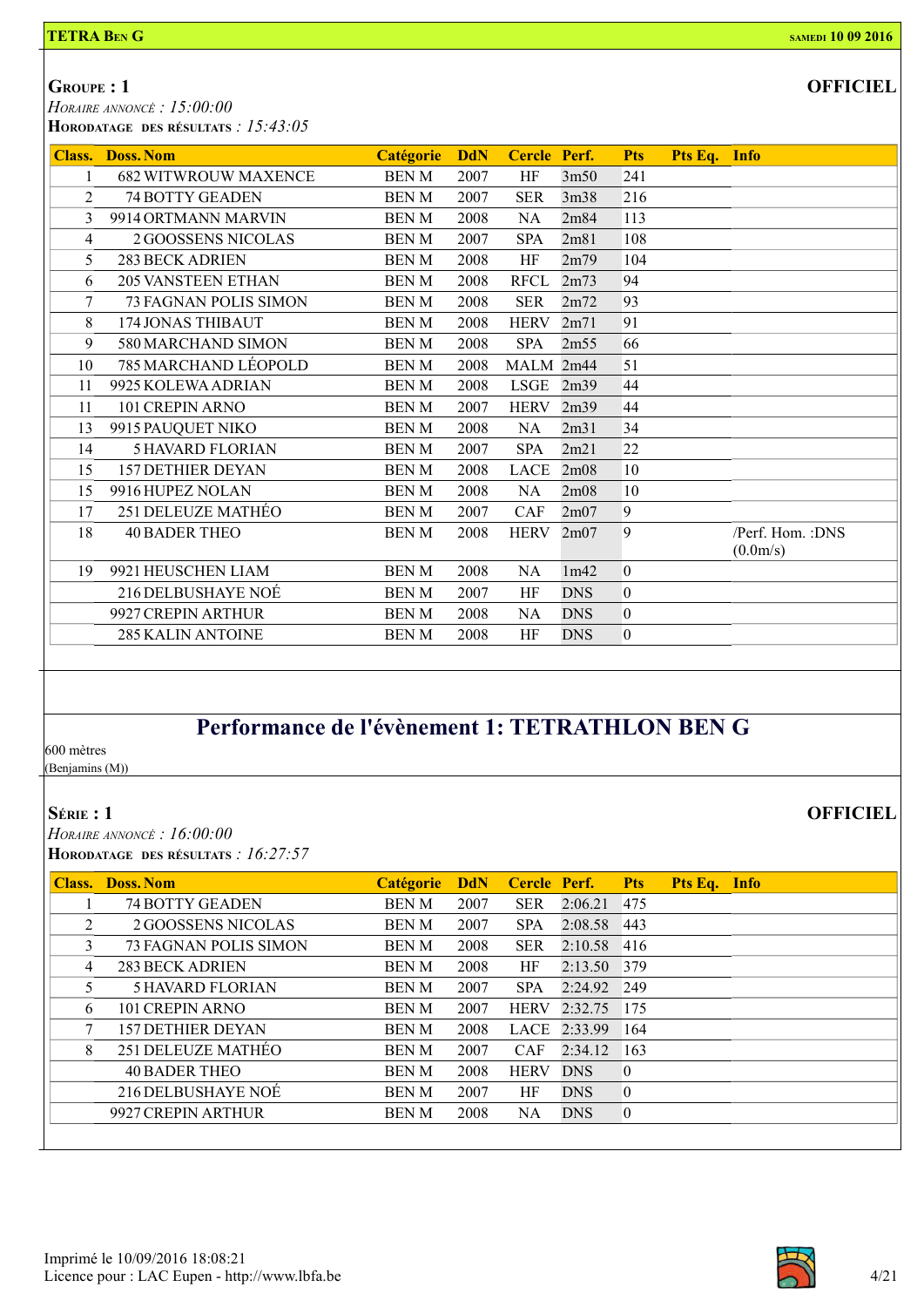SÉRIE : 2  *HORAIRE ANNONCÉ : 16:10:00* HORODATAGE DES RÉSULTATS *: 16:27:57*

|                | <b>Class. Doss. Nom</b>     | <b>Catégorie</b> | <b>DdN</b> | Cercle Perf. |              | <b>Pts</b> | Pts Eq. Info |  |
|----------------|-----------------------------|------------------|------------|--------------|--------------|------------|--------------|--|
|                | <b>682 WITWROUW MAXENCE</b> | <b>BENM</b>      | 2007       | HF           | 2:06.78      | 467        |              |  |
| 2              | 580 MARCHAND SIMON          | <b>BEN M</b>     | 2008       | <b>SPA</b>   | 2:08.00      | 451        |              |  |
| $\mathfrak{Z}$ | 785 MARCHAND LEOPOLD        | <b>BENM</b>      | 2008       |              | MALM 2:10.39 | 419        |              |  |
| 4              | <b>205 VANSTEEN ETHAN</b>   | <b>BENM</b>      | 2008       | <b>RFCL</b>  | 2:13.78      | 376        |              |  |
| 5              | <b>285 KALIN ANTOINE</b>    | <b>BENM</b>      | 2008       | HF           | 2:15.12      | 359        |              |  |
| 6              | 9914 ORTMANN MARVIN         | <b>BENM</b>      | 2008       | NA           | 2:18.32      | 321        |              |  |
| $\tau$         | 174 JONAS THIBAUT           | <b>BENM</b>      | 2008       | <b>HERV</b>  | 2:20.28      | 299        |              |  |
| 8              | 9916 HUPEZ NOLAN            | <b>BEN M</b>     | 2008       | NA.          | 2:21.64      | 284        |              |  |
| 9              | 9921 HEUSCHEN LIAM          | <b>BENM</b>      | 2008       | NA           | 2:37.31      | 137        |              |  |
| 10             | 9925 KOLEWA ADRIAN          | <b>BEN M</b>     | 2008       | LSGE         | 2:56.95 25   |            |              |  |
| 11             | 9915 PAUQUET NIKO           | <b>BEN M</b>     | 2008       | NA.          | $3:13.04$ 0  |            |              |  |

#### **TETRA BEN F** SAMEDI 10 09 2016

# Performance de l'évènement 2: TETRATHLON BEN F

60 mètres (Benjamines (F))

#### SÉRIE : 1

 *HORAIRE ANNONCÉ : 13:30:00* HORODATAGE DES RÉSULTATS *: 13:54:39*

| <b>Class. Doss. Nom</b> | Catégorie DdN Cercle Perf. Pts Pts Eq. Info |      |                   |       |     |  |
|-------------------------|---------------------------------------------|------|-------------------|-------|-----|--|
| 2364 PIROTTE ÉLOÏSE     | <b>BENF</b>                                 | 2007 | <b>MALM</b> 10.64 |       | 295 |  |
| 2 9928 LECLER PAULINE   | <b>BENF</b>                                 | 2007 | NA 11.01          |       | 230 |  |
| 3 2255 CORDA MARIE      | <b>BENF</b>                                 | 2008 | LACE 11.26        |       | 191 |  |
| 4 2369 RASSART CLOE     | <b>BENF</b>                                 | 2007 | SPA 11.67         |       | 133 |  |
| 9912 LEJOLY NELLI       | <b>BENF</b>                                 | 2008 | <b>NA</b>         | 13.03 | 12  |  |

#### SÉRIE : 2

 *HORAIRE ANNONCÉ : 13:40:00*

HORODATAGE DES RÉSULTATS *: 13:54:39*

| <b>Class.</b> | <b>Doss. Nom</b>    | Catégorie DdN Cercle Perf. Pts |      |                   |       |     | Pts Eq. Info |  |
|---------------|---------------------|--------------------------------|------|-------------------|-------|-----|--------------|--|
|               | 2117 ROYAUX ZOÉ     | <b>BENF</b>                    | 2007 | <b>HF</b>         | 10.19 | 383 |              |  |
| $2^{\circ}$   | 2446 DETHIER SOPHIE | <b>BENF</b>                    | 2007 | <b>MALM</b> 10.34 |       | 353 |              |  |
|               | 9913 NEUMANN ELISE  | <b>BENF</b>                    | 2008 | NA.               | 11.89 | 106 |              |  |
|               | 9929 ASA MELIS      | <b>BENF</b>                    | 2008 | <b>NA</b>         | 12.15 | 78  |              |  |
|               | 9910 GODESAR EMILY  | <b>BENF</b>                    | 2008 | <b>NA</b>         | 13.36 |     |              |  |
|               |                     |                                |      |                   |       |     |              |  |



**OFFICIEL**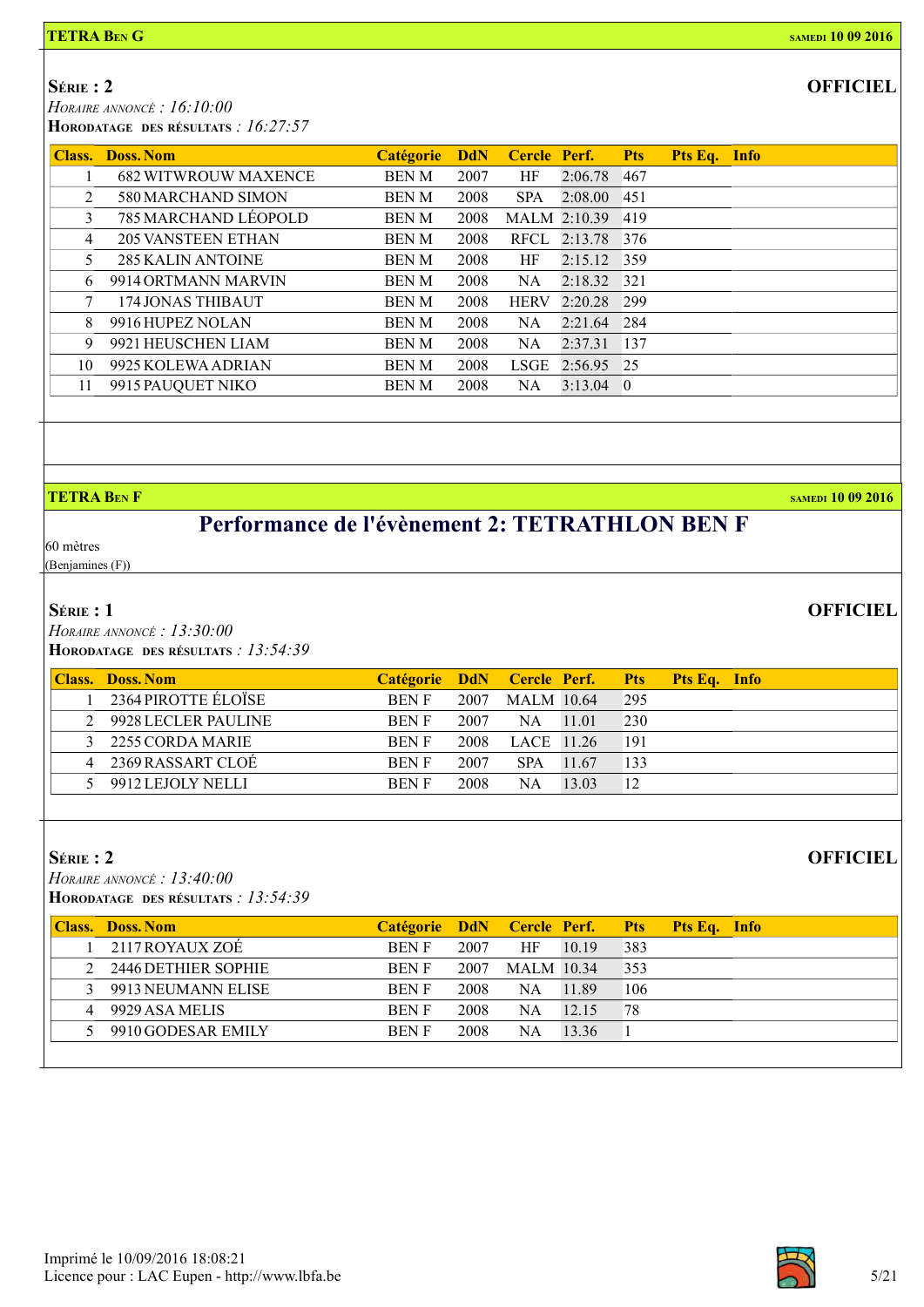#### **TETRA BEN F SAMEDI 10 09 2016**

### **OFFICIEL**

**OFFICIEL** 

 SÉRIE : 3  *HORAIRE ANNONCÉ : 13:50:00*

| HORODATAGE DES RÉSULTATS : $14:12:08$ |  |  |  |
|---------------------------------------|--|--|--|
|                                       |  |  |  |

| <b>Class. Doss. Nom</b> | Catégorie DdN Cercle Perf. Pts |      |                   |       |     | <b>Pts Eq.</b> Info |  |
|-------------------------|--------------------------------|------|-------------------|-------|-----|---------------------|--|
| 9920 CONDOM MARTINA     | <b>BENF</b>                    | 2008 | NA.               | 10.64 | 295 |                     |  |
| 2 2372 GUILLEMIN ÉLOÏSE | <b>BENF</b>                    | 2007 | HF                | 10.65 | 293 |                     |  |
| 3 2178 PYR ELODIE       | <b>BENF</b>                    | 2007 | <b>HF</b>         | 10.67 | 289 |                     |  |
| 4 1967 FAYS ALEXIA      | <b>BENF</b>                    | 2007 | LACE 11.98        |       | 96  |                     |  |
| 2019 DURU SASHA         | <b>REN F</b>                   | 2008 | <b>HERV</b> 12.07 |       | 86  |                     |  |

# Performance de l'évènement 2: TETRATHLON BEN F

saut en longueur sv (Benjamines (F))

# GROUPE : 1

 *HORAIRE ANNONCÉ : 14:00:00* HORODATAGE DES RÉSULTATS *: 16:44:10*

| Class.         | <b>Doss. Nom</b>      | <b>Catégorie</b> | <b>DdN</b> | Cercle Perf. |                  | <b>Pts</b>     | Pts Eq. Info |  |
|----------------|-----------------------|------------------|------------|--------------|------------------|----------------|--------------|--|
|                | 2117 ROYAUX ZOÉ       | <b>BENF</b>      | 2007       | HF           | 3m32             | 203            |              |  |
| $\mathfrak{D}$ | 2446 DETHIER SOPHIE   | <b>BENF</b>      | 2007       | $MALM$ 2m73  |                  | 94             |              |  |
| 3              | 9920 CONDOM MARTINA   | <b>BENF</b>      | 2008       | NA.          | 2m68             | 86             |              |  |
| 4              | 9928 LECLER PAULINE   | <b>BENF</b>      | 2007       | NA           | 2m54             | 65             |              |  |
| 5              | 1967 FAYS ALEXIA      | <b>BENF</b>      | 2007       | LACE         | 2m50             | 59             |              |  |
| 6              | 2364 PIROTTE ÉLOÏSE   | <b>BENF</b>      | 2007       | MALM 2m44    |                  | 51             |              |  |
|                | 2019 DURU SASHA       | <b>BENF</b>      | 2008       | <b>HERV</b>  | 2m32             | 35             |              |  |
| 8              | 2178 PYR ELODIE       | <b>BENF</b>      | 2007       | HF           | 2m26             | 28             |              |  |
| 9              | 2372 GUILLEMIN ÉLOÏSE | <b>BENF</b>      | 2007       | HF           | 2m23             | 25             |              |  |
| 10             | 9910 GODESAR EMILY    | <b>BENF</b>      | 2008       | <b>NA</b>    | 2m02             | 5              |              |  |
| 11             | 9913 NEUMANN ELISE    | <b>BENF</b>      | 2008       | NA           | 1m95             |                |              |  |
| 12             | 9929 ASA MELIS        | <b>BENF</b>      | 2008       | NA           | 1m94             | $\mathbf{0}$   |              |  |
| 13             | 2255 CORDA MARIE      | <b>BENF</b>      | 2008       | LACE         | 1 <sub>m84</sub> | $\overline{0}$ |              |  |
| 14             | 9912 LEJOLY NELLI     | <b>BENF</b>      | 2008       | NA.          | 1m50             | $\mathbf{0}$   |              |  |
|                | 2369 RASSART CLOE     | <b>BENF</b>      | 2007       | <b>SPA</b>   | <b>DNS</b>       | $\mathbf{0}$   |              |  |
|                |                       |                  |            |              |                  |                |              |  |

## Performance de l'évènement 2: TETRATHLON BEN F

balle de hockey (Benjamines (F))

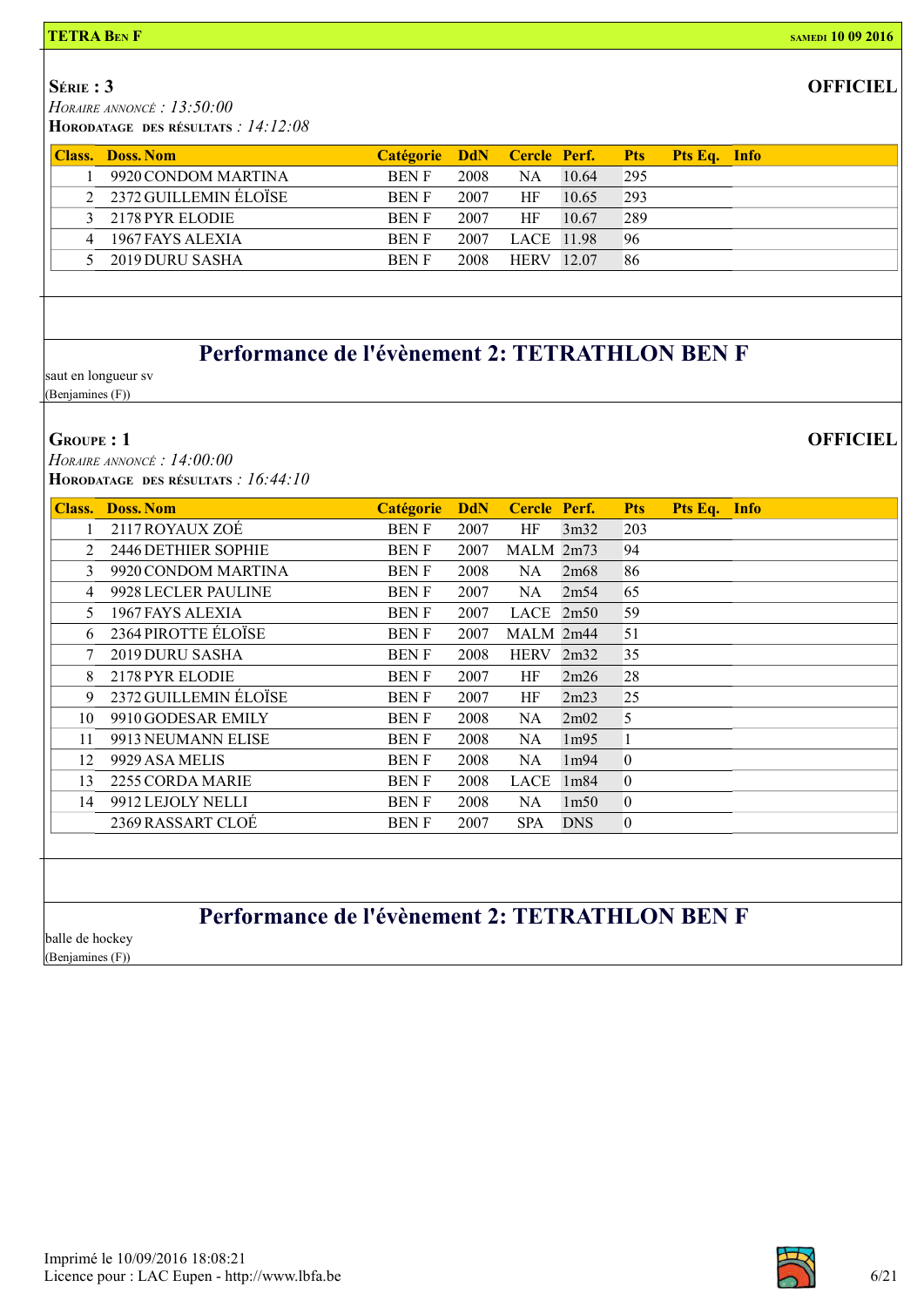GROUPE : 1  *HORAIRE ANNONCÉ : 14:45:00* HORODATAGE DES RÉSULTATS *: 14:59:52*

| Class.         | <b>Doss. Nom</b>           | <b>Catégorie</b> | <b>DdN</b> | Cercle Perf. |       | <b>Pts</b>       | Pts Eq. Info |  |
|----------------|----------------------------|------------------|------------|--------------|-------|------------------|--------------|--|
|                | 2117 ROYAUX ZOË            | <b>BENF</b>      | 2007       | HF           | 21m32 | 168              |              |  |
| $\mathfrak{D}$ | 2019 DURU SASHA            | <b>BENF</b>      | 2008       | <b>HERV</b>  | 15m40 | 94               |              |  |
| 3              | <b>2446 DETHIER SOPHIE</b> | <b>BENF</b>      | 2007       | MALM 14m97   |       | 89               |              |  |
| $\overline{4}$ | 2372 GUILLEMIN ÉLOÏSE      | <b>BENF</b>      | 2007       | HF           | 14m95 | 88               |              |  |
| 5              | 2178 PYR ELODIE            | <b>BENF</b>      | 2007       | HF           | 14m71 | 85               |              |  |
| 6              | 1967 FAYS ALEXIA           | <b>BENF</b>      | 2007       | LACE         | 11m60 | 47               |              |  |
|                | 2364 PIROTTE ÉLOÏSE        | <b>BENF</b>      | 2007       | MALM 11m02   |       | 40               |              |  |
| 8              | 9913 NEUMANN ELISE         | <b>BENF</b>      | 2008       | NA.          | 9m88  | 27               |              |  |
| 8              | 2369 RASSART CLOE          | <b>BENF</b>      | 2007       | <b>SPA</b>   | 9m88  | 27               |              |  |
| 10             | 9929 ASA MELIS             | <b>BENF</b>      | 2008       | NA.          | 9m47  | 22               |              |  |
| 11             | 9912 LEJOLY NELLI          | <b>BENF</b>      | 2008       | NA           | 7m06  | $\overline{0}$   |              |  |
| 11             | 2255 CORDA MARIE           | <b>BENF</b>      | 2008       | LACE         | 7m06  | $\boldsymbol{0}$ |              |  |
| 13             | 9928 LECLER PAULINE        | <b>BENF</b>      | 2007       | NA.          | 5m88  | $\overline{0}$   |              |  |
| 14             | 9920 CONDOM MARTINA        | <b>BENF</b>      | 2008       | NA.          | 5m85  | $\mathbf{0}$     |              |  |
| 15             | 9910 GODESAR EMILY         | <b>BENF</b>      | 2008       | <b>NA</b>    | 3m96  | $\boldsymbol{0}$ |              |  |

## Performance de l'évènement 2: TETRATHLON BEN F

600 mètres

(Benjamines (F))

#### Série : 1

 *HORAIRE ANNONCÉ : 16:00:00* HORODATAGE DES RÉSULTATS *: 16:41:42*

|                | <b>Class. Doss. Nom</b> | Catégorie DdN Cercle Perf. Pts |      |     |                  |        | Pts Eq. Info |  |
|----------------|-------------------------|--------------------------------|------|-----|------------------|--------|--------------|--|
|                | 2446 DETHIER SOPHIE     | <b>BENF</b>                    | 2007 |     | MALM 2:09.62     | 429    |              |  |
| $2^{\circ}$    | 2117 ROYAUX ZOË         | <b>BENF</b>                    | 2007 | HF  | 2:10.77          | 414    |              |  |
|                | 2372 GUILLEMIN ÉLOÏSE   | <b>BENF</b>                    | 2007 | HF  | 2:21.63          | 284    |              |  |
| $\overline{4}$ | 2364 PIROTTE ÉLOÏSE     | <b>BENF</b>                    | 2007 |     | MALM 2:23.79 261 |        |              |  |
| $5 -$          | 2178 PYR ELODIE         | <b>BENF</b>                    | 2007 | HF  | 2:24.44 254      |        |              |  |
| 6              | 9928 LECLER PAULINE     | <b>BENF</b>                    | 2007 | NA. | 2:28.79 211      |        |              |  |
|                | 2255 CORDA MARIE        | <b>BENF</b>                    | 2008 |     | LACE 2:30.67 193 |        |              |  |
| 8.             | 9929 ASA MELIS          | <b>BENF</b>                    | 2008 | NA  | 2:40.70          | $-112$ |              |  |
|                |                         |                                |      |     |                  |        |              |  |

### SÉRIE : 2

 *HORAIRE ANNONCÉ : 16:10:00* HORODATAGE DES RÉSULTATS *: 16:42:19*

|    | <b>Class.</b> Doss, Nom | Catégorie DdN Cercle Perf. Pts |      |            |                 | <b>Pts Eq. Info</b> |  |
|----|-------------------------|--------------------------------|------|------------|-----------------|---------------------|--|
|    | 9920 CONDOM MARTINA     | <b>BENF</b>                    | 2008 | NA.        | 2:36.79 141     |                     |  |
|    | 1967 FAYS ALEXIA        | <b>BEN F</b>                   | 2007 |            | LACE 2:42.88 97 |                     |  |
|    | 3 2019 DURU SASHA       | <b>BENF</b>                    | 2008 |            | HERV 2:44.62 86 |                     |  |
|    | 4 9912 LEJOLY NELLI     | <b>BENF</b>                    | 2008 | NA.        | 2:49.97 55      |                     |  |
|    | 5 9913 NEUMANN ELISE    | <b>BENF</b>                    | 2008 | NA.        | 2:50.51 53      |                     |  |
| 6. | 9910 GODESAR EMILY      | <b>BEN F</b>                   | 2008 | NA.        | $3:04.64$ 5     |                     |  |
|    | 2369 RASSART CLOE       | <b>BENF</b>                    | 2007 | <b>SPA</b> | <b>DNS</b>      |                     |  |



**OFFICIEL**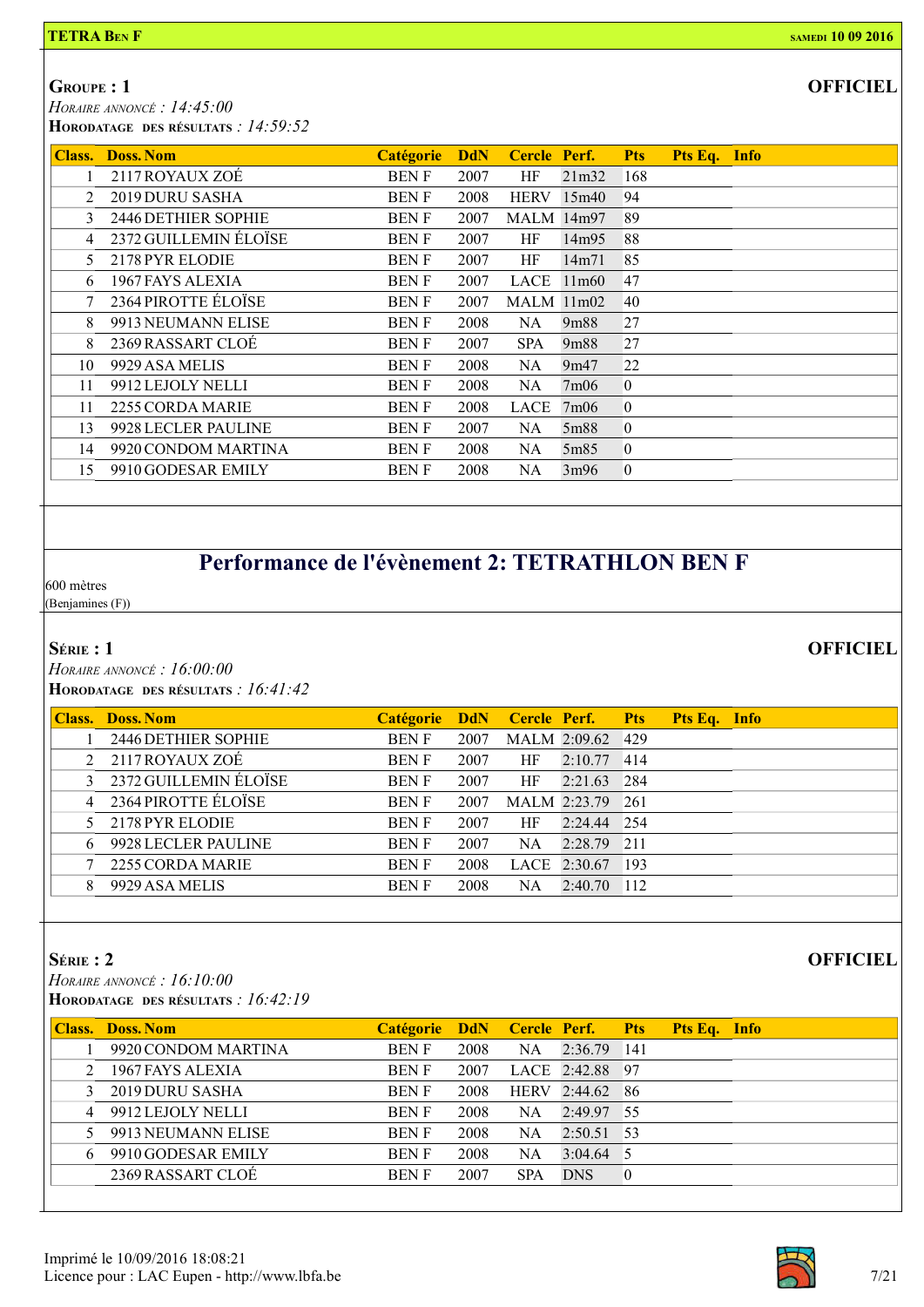#### **TETRA BEN F** SAMEDI 10 09 2016

#### **TETRA PUP G** SAMEDI 10 09 2016

**OFFICIEL** 

**OFFICIEL** 

**OFFICIEL** 

# Performance de l'évènement 4: TETRATHLON PUP G

60 mètres (Pupilles (M))

#### SÉRIE : 1

 *HORAIRE ANNONCÉ : 13:30:00* HORODATAGE DES RÉSULTATS *: 14:45:30*

| <b>Class. Doss. Nom</b> | Catégorie DdN Cercle Perf. Pts |      |      |       |     | <b>Pts Eq.</b> Info |  |
|-------------------------|--------------------------------|------|------|-------|-----|---------------------|--|
| 2697 HAVARD NOAH        | PUP <sub>M</sub>               | 2006 | SPA  | 9.57  | 521 |                     |  |
| 2 9923 ZIMMERMANN WIM   | PUP M                          | 2006 | LSGE | 10.12 | 398 |                     |  |
| 3 2740 KALIN LIONEL     | PUP M                          | 2005 | ΗF   | 10.21 | 379 |                     |  |
| 4 2738 DELBUSHAYE MATÉO | PUP M                          | 2005 | HF   | 10.43 | 335 |                     |  |
| 2483 BOUS XAVIER        | PUP <sub>M</sub>               | 2006 | LACE | 10.84 | 259 |                     |  |
| 6 2734 RENSONNET SAMUEL | PUP <sub>M</sub>               | 2006 | HF.  | 10.97 | 237 |                     |  |
|                         |                                |      |      |       |     |                     |  |

#### SÉRIE : 2

 *HORAIRE ANNONCÉ : 13:40:00* HORODATAGE DES RÉSULTATS *: 14:46:33*

|   | <b>Class. Doss. Nom</b> | Catégorie DdN Cercle Perf. Pts |      |                   |       |     | Pts Eq. Info |
|---|-------------------------|--------------------------------|------|-------------------|-------|-----|--------------|
|   | 2799 RADERMECKER TOM    | PUP <sub>M</sub>               | 2005 | <b>HERV</b> 9.11  |       | 636 |              |
|   | $2-2706$ ILIC LUCA      | PUP <sub>M</sub>               | 2006 | HF                | 10.18 | 385 |              |
|   | 2503 ALDENHOFF ADRIEN   | PUP <sub>M</sub>               | 2006 | <b>HERV</b> 10.19 |       | 383 |              |
| 4 | 3021 ROTHHEUDT MATTÉO   | PUP <sub>M</sub>               | 2006 | LACE 10.28        |       | 365 |              |
|   | 9930 EL MADKOURI ADAM   | PUP <sub>M</sub>               | 2006 | NA.               | 11.88 | 107 |              |
| 6 | 9917 PETROVCIC SAMUEL   | PUP <sub>M</sub>               | 2006 | NA.               | 12.23 | 70  |              |

#### SÉRIE : 3

 *HORAIRE ANNONCÉ : 13:50:00* HORODATAGE DES RÉSULTATS *: 14:45:34*

| <b>Class. Doss. Nom</b> | Catégorie DdN Cercle Perf. |      |             |       | <b>Pts</b> | <b>Pts Eq. Info</b> |  |
|-------------------------|----------------------------|------|-------------|-------|------------|---------------------|--|
| 3187 DAUCHAT CYRIL      | PUP <sub>M</sub>           | 2006 | <b>HF</b>   | 9.18  | 617        |                     |  |
| 2 9908 FELDMANN MIRO    | PUP <sub>M</sub>           | 2005 | NA.         | 10.15 | 391        |                     |  |
| 3 2506 JONAS QUENTIN    | PUP M                      | 2005 | <b>HERV</b> | 10.15 | 391        |                     |  |
| 4 9924 KOLEWA LEONARD   | PUP <sub>M</sub>           | 2006 | LSGE 10.17  |       | 387        |                     |  |
| 5 2737 DELBUSHAYE ETHAN | PUP <sub>M</sub>           | 2005 | <b>HF</b>   | 11.10 | 216        |                     |  |
| 6 2712 BARDOUL DIEGO    | PUP <sub>M</sub>           | 2006 | LACE 11.62  |       | 140        |                     |  |
|                         |                            |      |             |       |            |                     |  |

| Imprimé le 10/09/2016 18:08:21                |      |
|-----------------------------------------------|------|
|                                               |      |
| Licence pour : LAC Eupen - http://www.lbfa.be | 8/21 |

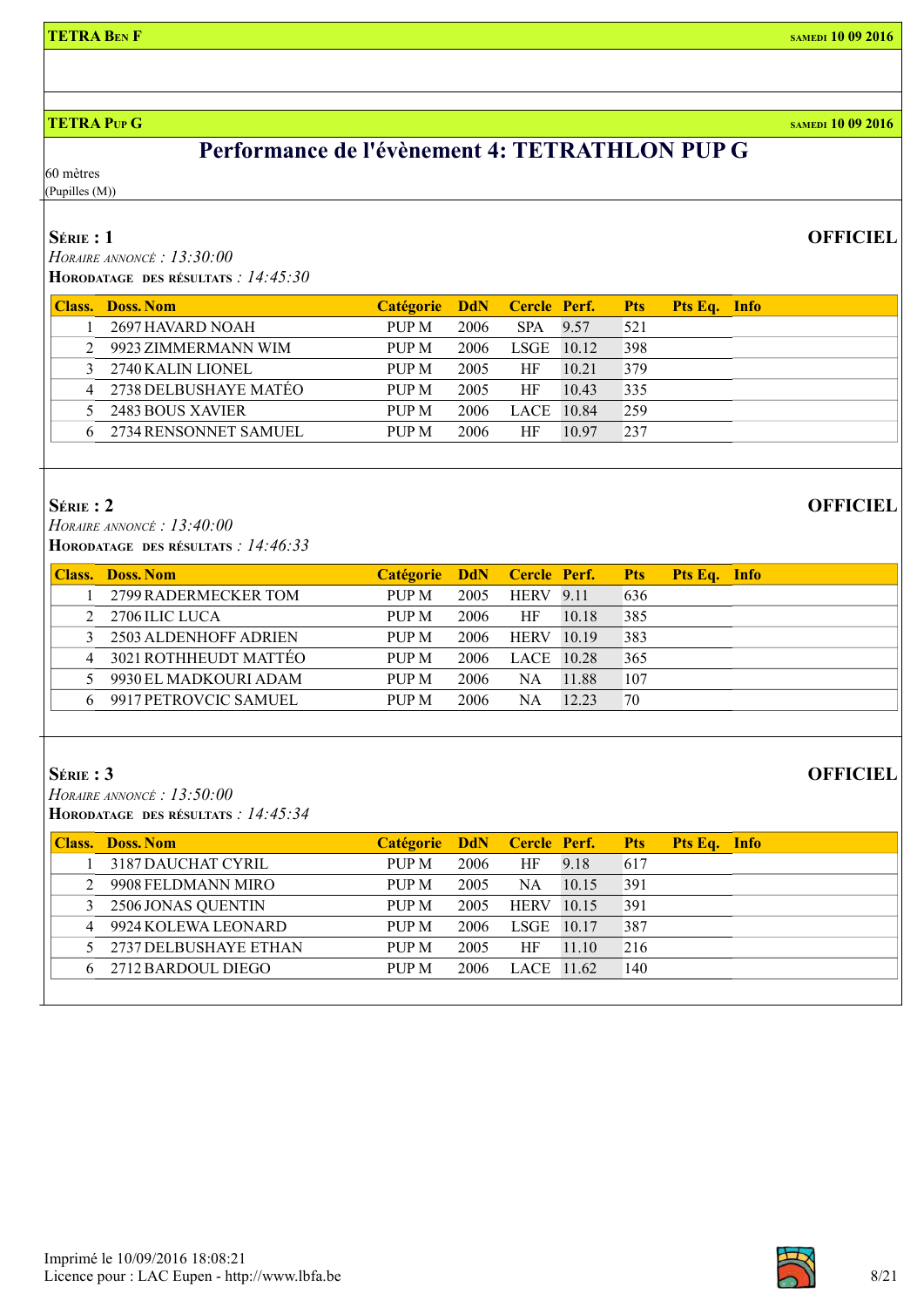**OFFICIEL** 

 SÉRIE : 4  *HORAIRE ANNONCÉ : 14:00:00* HORODATAGE DES RÉSULTATS *: 14:45:37*

| <b>Class. Doss. Nom</b>                    | Catégorie DdN Cercle Perf. |      |                   |       | <b>Pts</b> | <b>Pts Eq. Info</b> |  |
|--------------------------------------------|----------------------------|------|-------------------|-------|------------|---------------------|--|
| 3003 GEADA DA SILVA ANDRE<br><b>NATHAN</b> | PUP <sub>M</sub>           | 2005 | WACO 9.94         |       | 436        |                     |  |
| 9926 CHRISTIAN TOM                         | PUP <sub>M</sub>           | 2006 | NA.               | 10.40 | 341        |                     |  |
| 3334 MARCHAND HENRI                        | PUP <sub>M</sub>           | 2006 | <b>MALM</b> 10.43 |       | 335        |                     |  |
| 3029 CHRISTIAN THEO                        | PUP M                      | 2006 | <b>MALM</b> 10.58 |       | 306        |                     |  |
|                                            |                            |      |                   |       |            |                     |  |

#### SÉRIE : 5

 *HORAIRE ANNONCÉ : 14:10:00* HORODATAGE DES RÉSULTATS *: 14:45:39*

| <b>Class. Doss. Nom</b> | Catégorie DdN Cercle Perf. Pts Pts Eq. Info |      |          |     |  |
|-------------------------|---------------------------------------------|------|----------|-----|--|
| 2507 BUKENS GILLES      | PUP M 2005 HERV 9.23                        |      |          | 605 |  |
| 2 1118 CUPERS DORIAN    | PUP M 2005 ACA 9.51                         |      |          | 535 |  |
| 3 919 KEPPENS CEDRIC    | PUP M                                       | 2006 | VS 10.75 | 275 |  |
|                         |                                             |      |          |     |  |

## Performance de l'évènement 4: TETRATHLON PUP G

saut en longueur sv (Pupilles (M))

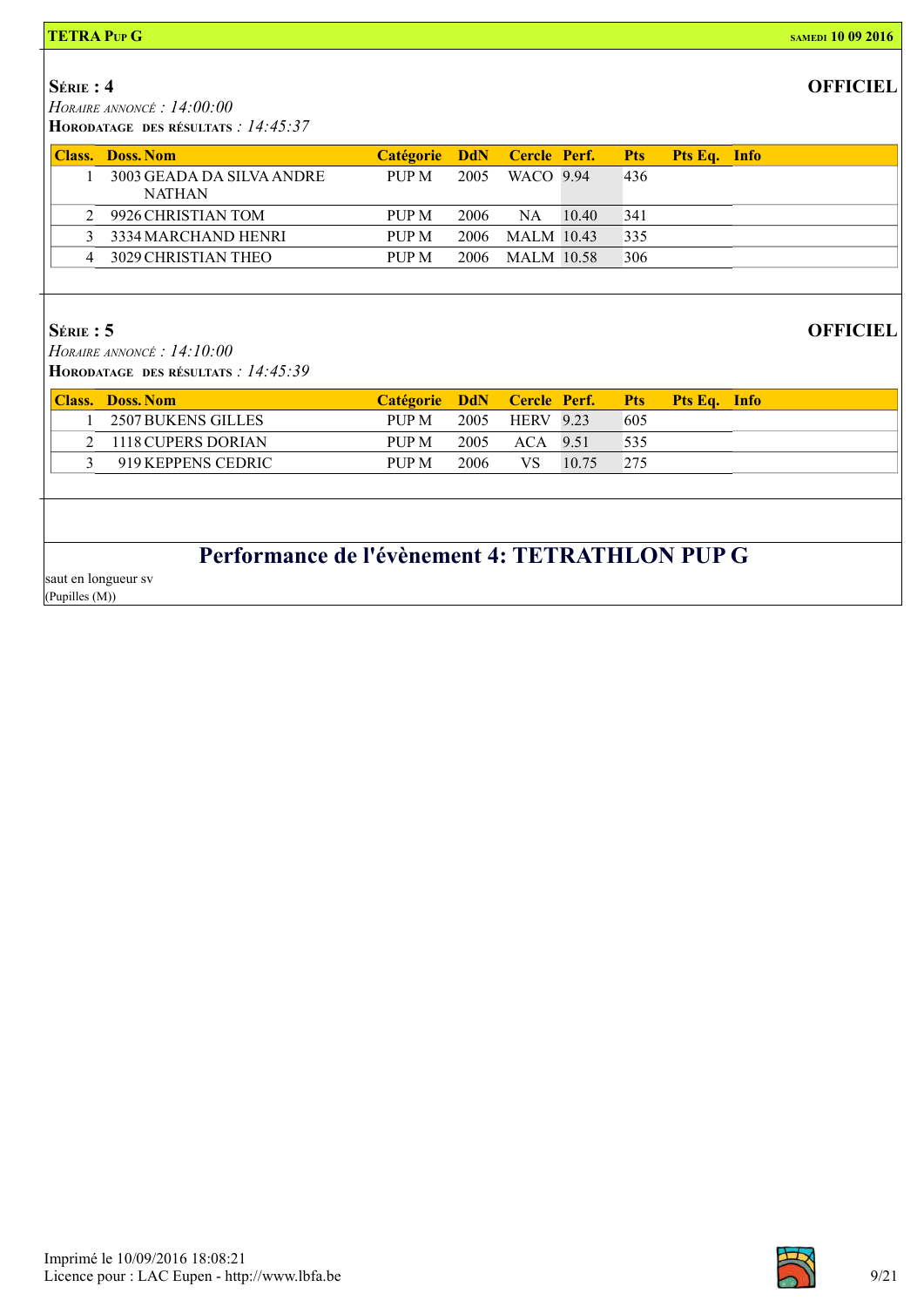GROUPE : 1  *HORAIRE ANNONCÉ : 14:30:00*

HORODATAGE DES RÉSULTATS *: 15:53:20*

|    | <b>Class. Doss. Nom</b>                    | <b>Catégorie</b> | <b>DdN</b> | Cercle Perf. |            | <b>Pts</b>     | Pts Eq. Info |  |
|----|--------------------------------------------|------------------|------------|--------------|------------|----------------|--------------|--|
| 1  | 2799 RADERMECKER TOM                       | PUP <sub>M</sub> | 2005       | <b>HERV</b>  | 4m22       | 408            |              |  |
| 2  | 2697 HAVARD NOAH                           | PUP <sub>M</sub> | 2006       | <b>SPA</b>   | 3m89       | 328            |              |  |
| 3  | 1118 CUPERS DORIAN                         | PUP <sub>M</sub> | 2005       | <b>ACA</b>   | 3m87       | 324            |              |  |
| 3  | 3187 DAUCHAT CYRIL                         | PUP <sub>M</sub> | 2006       | HF           | 3m87       | 324            |              |  |
| 5  | <b>2507 BUKENS GILLES</b>                  | PUP <sub>M</sub> | 2005       | <b>HERV</b>  | 3m76       | 298            |              |  |
| 6  | 3003 GEADA DA SILVA ANDRE<br><b>NATHAN</b> | PUP M            | 2005       | WACO 3m62    |            | 267            |              |  |
| 7  | 2738 DELBUSHAYE MATÉO                      | PUP <sub>M</sub> | 2005       | HF           | 3m55       | 252            |              |  |
| 8  | 2740 KALIN LIONEL                          | PUP <sub>M</sub> | 2005       | HF           | 3m53       | 247            |              |  |
| 9  | 2506 JONAS QUENTIN                         | PUP <sub>M</sub> | 2005       | <b>HERV</b>  | 3m40       | 220            |              |  |
| 10 | 9923 ZIMMERMANN WIM                        | PUP <sub>M</sub> | 2006       | <b>LSGE</b>  | 3m38       | 216            |              |  |
| 11 | 2706 ILIC LUCA                             | PUP <sub>M</sub> | 2006       | HF           | 3m29       | 197            |              |  |
| 12 | 9908 FELDMANN MIRO                         | PUP <sub>M</sub> | 2005       | <b>NA</b>    | 3m06       | 152            |              |  |
| 13 | 2734 RENSONNET SAMUEL                      | PUP <sub>M</sub> | 2006       | HF           | 3m05       | 151            |              |  |
| 14 | 2737 DELBUSHAYE ETHAN                      | PUP <sub>M</sub> | 2005       | HF           | 2m95       | 132            |              |  |
| 15 | 3021 ROTHHEUDT MATTÉO                      | PUP <sub>M</sub> | 2006       | <b>LACE</b>  | 2m90       | 123            |              |  |
| 16 | 2503 ALDENHOFF ADRIEN                      | PUP <sub>M</sub> | 2006       | <b>HERV</b>  | 2m89       | 122            |              |  |
| 17 | 2483 BOUS XAVIER                           | PUP <sub>M</sub> | 2006       | <b>LACE</b>  | 2m83       | 111            |              |  |
| 18 | 9926 CHRISTIAN TOM                         | PUP <sub>M</sub> | 2006       | NA           | 2m70       | 90             |              |  |
| 19 | 9924 KOLEWA LEONARD                        | PUP <sub>M</sub> | 2006       | <b>LSGE</b>  | 2m67       | 85             |              |  |
| 20 | 3334 MARCHAND HENRI                        | PUP <sub>M</sub> | 2006       | MALM 2m64    |            | 80             |              |  |
| 21 | 3029 CHRISTIAN THEO                        | PUP <sub>M</sub> | 2006       | MALM 2m50    |            | 59             |              |  |
| 22 | 2712 BARDOUL DIEGO                         | PUP <sub>M</sub> | 2006       | LACE 2m41    |            | 47             |              |  |
| 23 | 9917 PETROVCIC SAMUEL                      | PUP <sub>M</sub> | 2006       | <b>NA</b>    | 2m32       | 35             |              |  |
| 24 | 9930 EL MADKOURI ADAM                      | PUP <sub>M</sub> | 2006       | <b>NA</b>    | 1m18       | $\overline{0}$ |              |  |
|    | 919 KEPPENS CEDRIC                         | PUP <sub>M</sub> | 2006       | <b>VS</b>    | <b>DNS</b> | $\overline{0}$ |              |  |
|    |                                            |                  |            |              |            |                |              |  |

### Performance de l'évènement 4: TETRATHLON PUP G

lancer du poids 2,000kg (Pupilles (M))

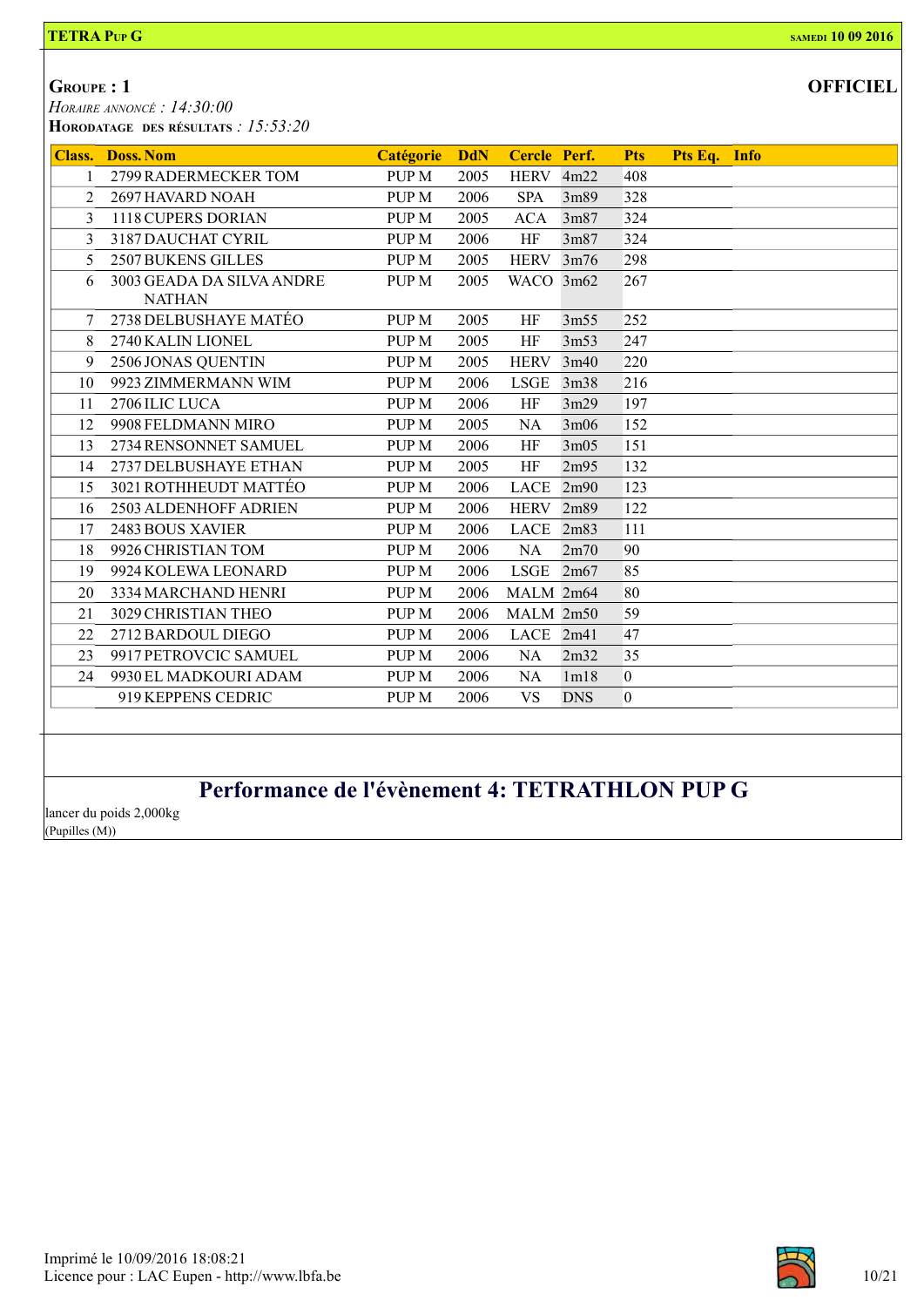GROUPE : 1  *HORAIRE ANNONCÉ : 15:15:00*

HORODATAGE DES RÉSULTATS *: 16:57:30*

|    | <b>Class. Doss. Nom</b>                    | <b>Catégorie</b> | <b>DdN</b> | Cercle Perf. |            | <b>Pts</b>     | Pts Eq. Info |  |
|----|--------------------------------------------|------------------|------------|--------------|------------|----------------|--------------|--|
|    | 1118 CUPERS DORIAN                         | PUP <sub>M</sub> | 2005       | <b>ACA</b>   | 9m23       | 496            |              |  |
| 2  | 2738 DELBUSHAYE MATÉO                      | PUP <sub>M</sub> | 2005       | HF           | 8m47       | 445            |              |  |
| 3  | 3187 DAUCHAT CYRIL                         | PUP <sub>M</sub> | 2006       | HF           | 8m46       | 444            |              |  |
| 4  | 2799 RADERMECKER TOM                       | PUP <sub>M</sub> | 2005       | <b>HERV</b>  | 8m33       | 436            |              |  |
| 5  | <b>2507 BUKENS GILLES</b>                  | PUP <sub>M</sub> | 2005       | <b>HERV</b>  | 8m29       | 433            |              |  |
| 6  | 2697 HAVARD NOAH                           | PUP <sub>M</sub> | 2006       | <b>SPA</b>   | 7m48       | 379            |              |  |
| 7  | 3003 GEADA DA SILVA ANDRE<br><b>NATHAN</b> | PUP <sub>M</sub> | 2005       | WACO 6m76    |            | 331            |              |  |
| 8  | 2506 JONAS QUENTIN                         | PUP <sub>M</sub> | 2005       | <b>HERV</b>  | 6m63       | 322            |              |  |
| 9  | 9924 KOLEWA LEONARD                        | PUP <sub>M</sub> | 2006       | <b>LSGE</b>  | 6m60       | 320            |              |  |
| 10 | 2740 KALIN LIONEL                          | PUP <sub>M</sub> | 2005       | HF           | 6m43       | 309            |              |  |
| 11 | 9923 ZIMMERMANN WIM                        | PUP <sub>M</sub> | 2006       | <b>LSGE</b>  | 6m37       | 305            |              |  |
| 12 | 2483 BOUS XAVIER                           | PUP <sub>M</sub> | 2006       | <b>LACE</b>  | 6m29       | 300            |              |  |
| 13 | 2706 ILIC LUCA                             | PUP <sub>M</sub> | 2006       | HF           | 6m26       | 298            |              |  |
| 14 | 2737 DELBUSHAYE ETHAN                      | PUP <sub>M</sub> | 2005       | HF           | 6m22       | 295            |              |  |
| 15 | 2734 RENSONNET SAMUEL                      | PUP <sub>M</sub> | 2006       | HF           | 6m20       | 294            |              |  |
| 16 | 2712 BARDOUL DIEGO                         | PUP <sub>M</sub> | 2006       | <b>LACE</b>  | 5m77       | 266            |              |  |
| 17 | 9926 CHRISTIAN TOM                         | PUP <sub>M</sub> | 2006       | NA           | 5m36       | 239            |              |  |
| 18 | 3334 MARCHAND HENRI                        | PUP <sub>M</sub> | 2006       | MALM 4m97    |            | 214            |              |  |
| 19 | 3021 ROTHHEUDT MATTÉO                      | PUP <sub>M</sub> | 2006       | <b>LACE</b>  | 4m92       | 210            |              |  |
| 19 | <b>2503 ALDENHOFF ADRIEN</b>               | PUP <sub>M</sub> | 2006       | <b>HERV</b>  | 4m92       | 210            |              |  |
| 21 | 3029 CHRISTIAN THEO                        | PUP <sub>M</sub> | 2006       | MALM 4m60    |            | 190            |              |  |
| 22 | 9917 PETROVCIC SAMUEL                      | PUP <sub>M</sub> | 2006       | NA           | 4m16       | 162            |              |  |
| 23 | 9930 EL MADKOURI ADAM                      | PUP <sub>M</sub> | 2006       | NA           | 2m35       | 48             |              |  |
|    | 9908 FELDMANN MIRO                         | PUP <sub>M</sub> | 2005       | NA           | <b>DNS</b> | $\overline{0}$ |              |  |
|    | 919 KEPPENS CEDRIC                         | PUP <sub>M</sub> | 2006       | <b>VS</b>    | <b>DNS</b> | $\overline{0}$ |              |  |
|    |                                            |                  |            |              |            |                |              |  |

# Performance de l'évènement 4: TETRATHLON PUP G

1000 mètres (Pupilles (M))

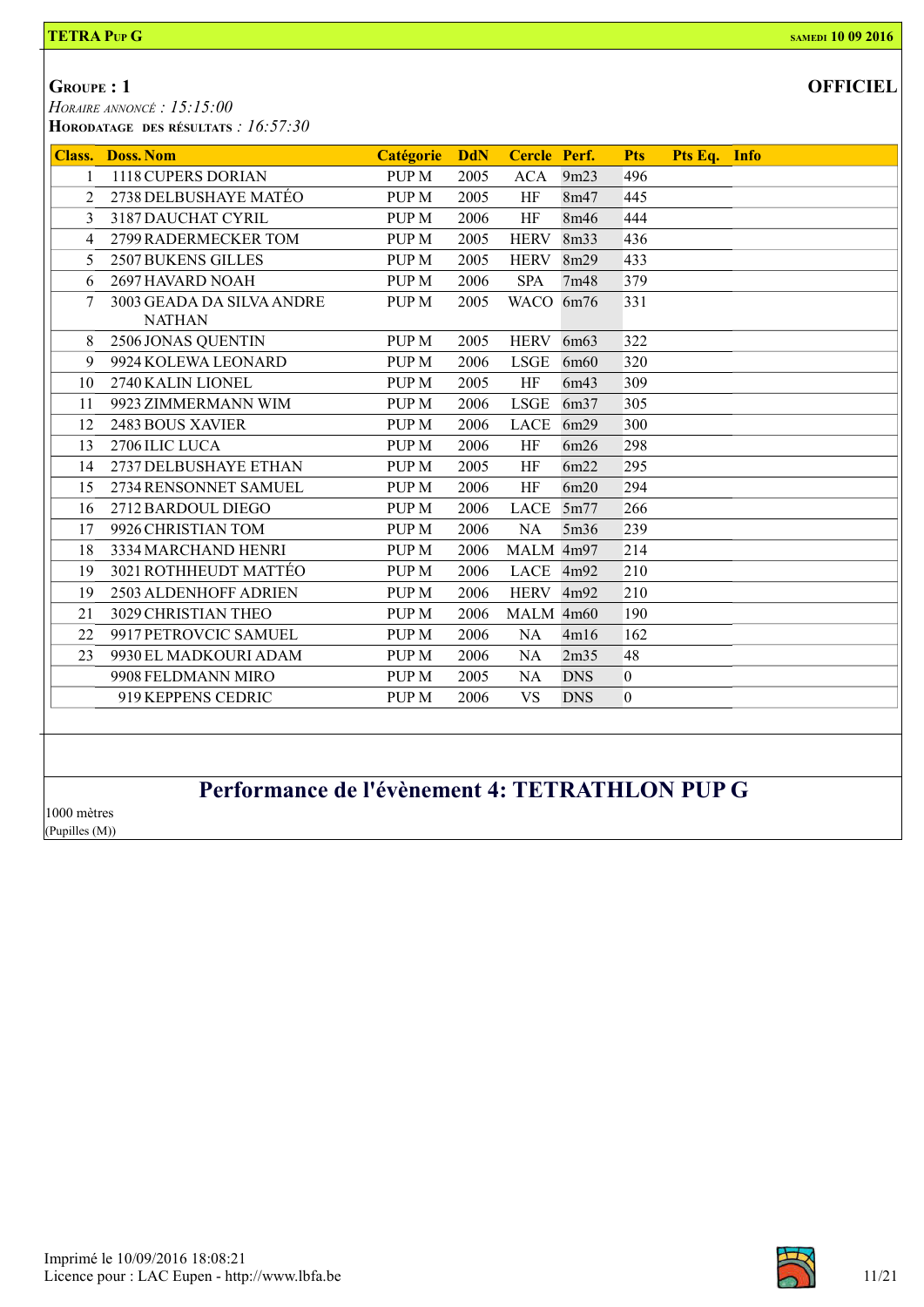**OFFICIEL** 

 SÉRIE : 1  *HORAIRE ANNONCÉ : 16:15:00*

HORODATAGE DES RÉSULTATS *: 17:11:12*

|             | <b>Class. Doss. Nom</b>      | <b>Catégorie</b> | <b>DdN</b> | Cercle Perf. |              | <b>Pts</b>     | Pts Eq. Info |  |
|-------------|------------------------------|------------------|------------|--------------|--------------|----------------|--------------|--|
|             | 3187 DAUCHAT CYRIL           | PUP M            | 2006       | HF           | 3:21.28      | 705            |              |  |
| $2^{\circ}$ | 2740 KALIN LIONEL            | PUP M            | 2005       | HF           | 3:23.38      | 686            |              |  |
| 3           | 2799 RADERMECKER TOM         | PUP M            | 2005       | <b>HERV</b>  | 3:24.14      | 679            |              |  |
| 4           | 2507 BUKENS GILLES           | PUP M            | 2005       | <b>HERV</b>  | 3:43.40 515  |                |              |  |
| 5           | 2697 HAVARD NOAH             | PUP M            | 2006       | <b>SPA</b>   | 3:44.48      | 506            |              |  |
| 6           | 2734 RENSONNET SAMUEL        | PUP M            | 2006       | HF           | 3:52.48      | 445            |              |  |
|             | 2506 JONAS QUENTIN           | PUP M            | 2005       | <b>HERV</b>  | 3:54.40      | 431            |              |  |
| 8           | <b>2503 ALDENHOFF ADRIEN</b> | PUP M            | 2006       | <b>HERV</b>  | 3:57.01      | 412            |              |  |
| 9           | 2706 ILIC LUCA               | PUP M            | 2006       | HF           | 3:59.51      | 394            |              |  |
| 10          | 3334 MARCHAND HENRI          | PUP M            | 2006       |              | MALM 4:02.73 | 372            |              |  |
| 11          | 9917 PETROVCIC SAMUEL        | PUP M            | 2006       | NA.          | 4:09.93      | 324            |              |  |
| 12          | 9930 EL MADKOURI ADAM        | PUP M            | 2006       | NA           | 5:23.86 19   |                |              |  |
|             | 919 KEPPENS CEDRIC           | PUP M            | 2006       | VS.          | <b>DNS</b>   | $\overline{0}$ |              |  |
|             |                              |                  |            |              |              |                |              |  |

#### SÉRIE : 2

 *HORAIRE ANNONCÉ : 16:25:00* HORODATAGE DES RÉSULTATS *: 17:11:12*

| <b>Doss. Nom</b>          | <b>Catégorie</b> | <b>DdN</b> |            |            | <b>Pts</b>                                                                               |                    |              |
|---------------------------|------------------|------------|------------|------------|------------------------------------------------------------------------------------------|--------------------|--------------|
| 3003 GEADA DA SILVA ANDRE | PUP M            | 2005       |            |            | 654                                                                                      |                    |              |
| <b>NATHAN</b>             |                  |            |            |            |                                                                                          |                    |              |
| 1118 CUPERS DORIAN        | PUP M            | 2005       | <b>ACA</b> |            |                                                                                          |                    |              |
| 2737 DELBUSHAYE ETHAN     | PUP M            | 2005       | HF         | 3:46.46    | 491                                                                                      |                    |              |
| 3021 ROTHHEUDT MATTÉO     | PUP M            | 2006       | LACE       |            | 430                                                                                      |                    |              |
| 9923 ZIMMERMANN WIM       | PUP M            | 2006       | LSGE       |            | 430                                                                                      |                    |              |
| 3029 CHRISTIAN THEO       | PUP M            | 2006       |            |            |                                                                                          |                    |              |
| 2738 DELBUSHAYE MATÉO     | PUP M            | 2005       | HF         | 4:18.22    | 273                                                                                      |                    |              |
| 9924 KOLEWA LEONARD       | PUP M            | 2006       | LSGE       |            | 249                                                                                      |                    |              |
| 2483 BOUS XAVIER          | PUP M            | 2006       | LACE       |            | 236                                                                                      |                    |              |
| 9926 CHRISTIAN TOM        | PUP M            | 2006       | NA.        | 4:39.92    | <sup>159</sup>                                                                           |                    |              |
| 2712 BARDOUL DIEGO        | PUP M            | 2006       | LACE       | 5:13.79    | 39                                                                                       |                    |              |
| 9908 FELDMANN MIRO        | PUP M            | 2005       | NA         | <b>DNS</b> | $\mathbf{0}$                                                                             |                    |              |
|                           |                  |            |            |            | Cercle Perf.<br>WACO 3:26.91<br>3:54.45<br>3:54.46<br>MALM 4:10.96<br>4:22.37<br>4:24.63 | 3:39.64 545<br>317 | Pts Eq. Info |

#### **TETRA PUP F** SAMEDI 10 09 2016

### Performance de l'évènement 3: TETRATHLON PUP F

60 mètres (Pupilles (F))

Imprimé le 10/09/2016 18:08:21 Licence pour : LAC Eupen - http://www.lbfa.be 12/21

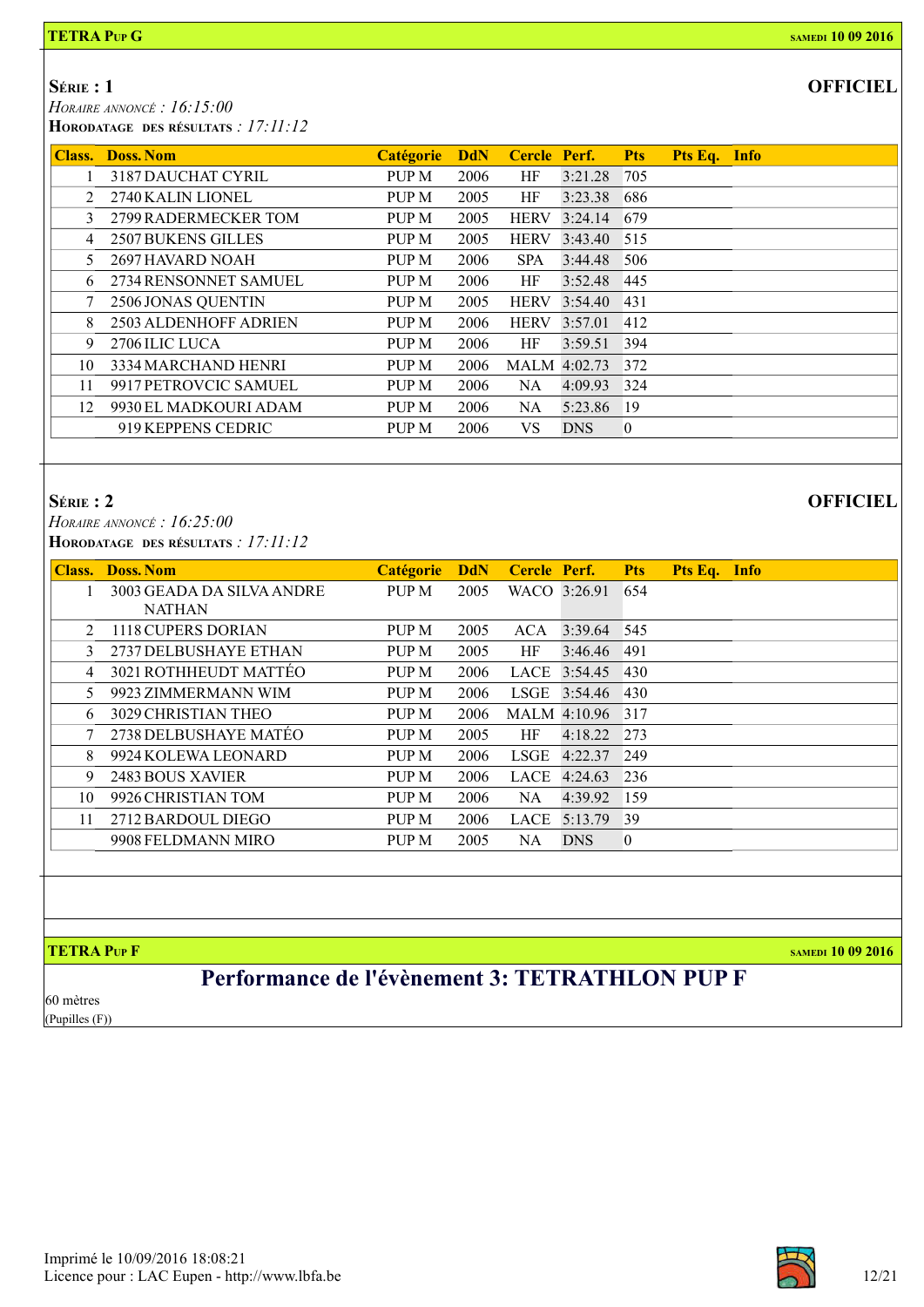#### **TETRA P**up F SAMEDI 10 09 2016

### **OFFICIEL**

**OFFICIEL** 

**OFFICIEL** 

 SÉRIE : 1  *HORAIRE ANNONCÉ : 13:30:00* HORODATAGE DES RÉSULTATS *: 14:49:24*

| <b>Class. Doss. Nom</b> | Catégorie DdN Cercle Perf. Pts |      |            |       |     | <b>Pts Eq.</b> Info |  |
|-------------------------|--------------------------------|------|------------|-------|-----|---------------------|--|
| 4775 GOOSSENS EMMA      | PUP F                          | 2005 | SPA 9.45   |       | 550 |                     |  |
| 2 4773 WANSART THEA     | PUP <sub>F</sub>               | 2005 | <b>SPA</b> | 9.70  | 491 |                     |  |
| 4987 CHAPELIER EMMA     | PUP F                          | 2005 | ΗF         | 9.92  | 441 |                     |  |
| 4980 BLAISE MANON       | PUP <sub>F</sub>               | 2005 | ΗF         | 10.05 | 413 |                     |  |
| 9911 KOONEN ROXANNE     | PUP <sub>F</sub>               | 2006 | EAH        | 10.66 | 291 |                     |  |

#### SÉRIE : 2

 *HORAIRE ANNONCÉ : 13:40:00* HORODATAGE DES RÉSULTATS *: 14:49:24*

| <b>Class.</b> Doss. Nom | Catégorie DdN Cercle Perf. Pts Pts Eq. Info |      |                   |       |     |  |
|-------------------------|---------------------------------------------|------|-------------------|-------|-----|--|
| 4181 HOUBRIGTS JILL     | PUP <sub>F</sub>                            | 2006 | ACA 9.44          |       | 552 |  |
| 2 4986 GROULARD CAMILLE | PUP <sub>F</sub>                            | 2005 | <b>HF</b>         | 10.09 | 404 |  |
| $34810$ CAPPA ELIA      | PUP <sub>F</sub>                            | 2005 | <b>HERV</b> 10.17 |       | 387 |  |
| 4 5292 DETHIER EMILIE   | PUP F                                       | 2005 | <b>MALM</b> 10.38 |       | 345 |  |
| 4981 HEINEN LENA        | PUP <sub>F</sub>                            | 2006 | HF                | 10.90 | 249 |  |

# Performance de l'évènement 3: TETRATHLON PUP F

lancer du poids 2,000kg (Pupilles (F))

#### GROUPE : 1

 *HORAIRE ANNONCÉ : 14:30:00* HORODATAGE DES RÉSULTATS *: 15:06:18*

| Class. | <b>Doss, Nom</b>      | <b>Catégorie</b> | <b>DdN</b> | Cercle Perf. |      | <b>Pts</b> | Pts Eq. Info |  |
|--------|-----------------------|------------------|------------|--------------|------|------------|--------------|--|
|        | 4775 GOOSSENS EMMA    | PUP F            | 2005       | <b>SPA</b>   | 8m19 | 426        |              |  |
|        | 4181 HOUBRIGTS JILL   | PUP F            | 2006       | <b>ACA</b>   | 7m72 | 395        |              |  |
| 3      | 4810 CAPPA ELIA       | PUP F            | 2005       | <b>HERV</b>  | 6m45 | 311        |              |  |
| 4      | 4980 BLAISE MANON     | PUP F            | 2005       | HF           | 6m00 | 281        |              |  |
| 5.     | 4986 GROULARD CAMILLE | PUP F            | 2005       | HF           | 5m96 | 278        |              |  |
| 6      | 4987 CHAPELIER EMMA   | PUP F            | 2005       | HF           | 5m71 | 262        |              |  |
|        | 5292 DETHIER EMILIE   | PUP F            | 2005       | MALM         | 5m51 | 249        |              |  |
| 8      | 4981 HEINEN LENA      | PUP <sub>F</sub> | 2006       | HF           | 5m20 | 229        |              |  |
| 9      | 4773 WANSART THÉA     | PUP <sub>F</sub> | 2005       | <b>SPA</b>   | 4m96 | 213        |              |  |
| 10     | 9911 KOONEN ROXANNE   | PUP F            | 2006       | EAH          | 4m10 | 158        |              |  |

# Performance de l'évènement 3: TETRATHLON PUP F

saut en longueur sv (Pupilles (F))

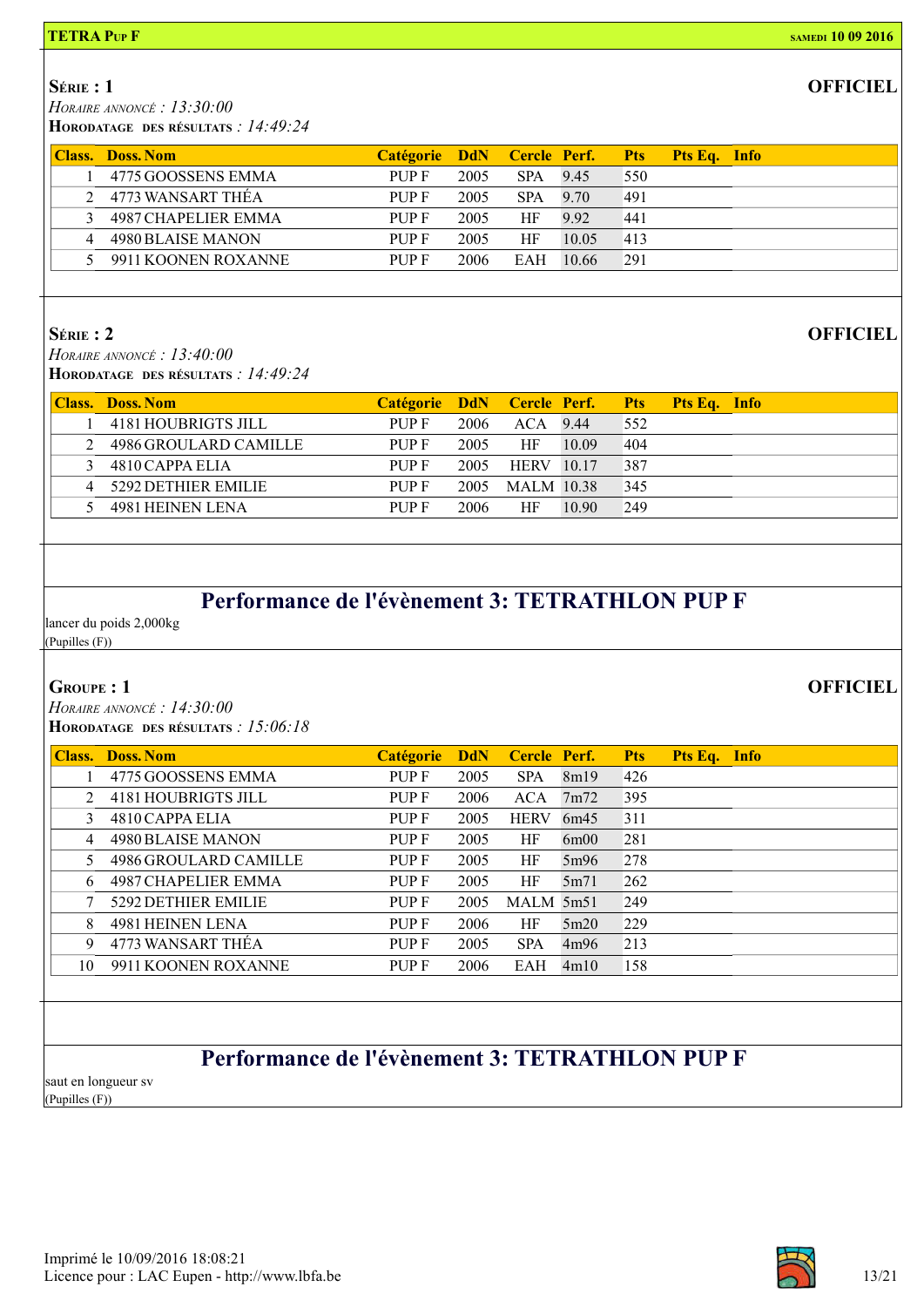**OFFICIEL** 

GROUPE : 1  *HORAIRE ANNONCÉ : 15:30:00*

HORODATAGE DES RÉSULTATS *: 16:54:39*

| Class.      | Doss, Nom             | <b>Catégorie</b> | <b>DdN</b> | Cercle Perf. |      | <b>Pts</b> | Pts Eq. Info |  |
|-------------|-----------------------|------------------|------------|--------------|------|------------|--------------|--|
|             | 4181 HOUBRIGTS JILL   | PUP F            | 2006       | <b>ACA</b>   | 3m91 | 333        |              |  |
| $2^{\circ}$ | 4775 GOOSSENS EMMA    | PUP F            | 2005       | <b>SPA</b>   | 3m65 | 274        |              |  |
| 3           | 4987 CHAPELIER EMMA   | PUP F            | 2005       | HF           | 3m29 | 197        |              |  |
| 4           | 4810 CAPPA ELIA       | PUP F            | 2005       | <b>HERV</b>  | 3m25 | 189        |              |  |
|             | 5292 DETHIER EMILIE   | PUP F            | 2005       | $MALM$ 3m20  |      | 179        |              |  |
| 6           | 4986 GROULARD CAMILLE | PUP F            | 2005       | HF           | 3m10 | 160        |              |  |
|             | 4980 BLAISE MANON     | PUP F            | 2005       | HF           | 3m01 | 143        |              |  |
| 8           | 4773 WANSART THEA     | PUP F            | 2005       | <b>SPA</b>   | 2m96 | 134        |              |  |
| 9           | 9911 KOONEN ROXANNE   | PUP F            | 2006       | EAH          | 2m71 | 91         |              |  |
| 10          | 4981 HEINEN LENA      | PUP F            | 2006       | HF           | 2m63 | 78         |              |  |

# Performance de l'évènement 3: TETRATHLON PUP F

1000 mètres

(Pupilles (F))

#### SÉRIE : 1

 *HORAIRE ANNONCÉ : 16:15:00* HORODATAGE DES RÉSULTATS *: 18:02:20*

|              | <b>Class. Doss. Nom</b> | <b>Catégorie</b> | <b>DdN</b> |             | <b>Cercle Perf. Pts</b> |      | Pts Eq. Info |  |
|--------------|-------------------------|------------------|------------|-------------|-------------------------|------|--------------|--|
|              | 4181 HOUBRIGTS JILL     | PUP F            | 2006       | <b>ACA</b>  | 3:36.84                 | 568  |              |  |
| 2            | 4775 GOOSSENS EMMA      | PUP F            | 2005       | <b>SPA</b>  | 3:44.46                 | -506 |              |  |
| $\mathbf{3}$ | 4980 BLAISE MANON       | PUP F            | 2005       | HF          | 3:46.48                 | 491  |              |  |
| 4            | 4810 CAPPA ELIA         | PUP F            | 2005       | <b>HERV</b> | 3:48.01                 | 479  |              |  |
| 5.           | 4773 WANSART THEA       | PUP F            | 2005       | <b>SPA</b>  | 3:55.14                 | 425  |              |  |
| 6            | 4986 GROULARD CAMILLE   | PUP F            | 2005       | ΗF          | 3:59.09                 | 397  |              |  |
|              | 5292 DETHIER EMILIE     | PUP F            | 2005       |             | MALM 4:03.79            | 364  |              |  |
| 8            | 9911 KOONEN ROXANNE     | PUP F            | 2006       | EAH         | 4:08.69                 | 332  |              |  |
| 9            | 4987 CHAPELIER EMMA     | PUP F            | 2005       | HF          | 4:17.77                 | 275  |              |  |
| 10           | 4981 HEINEN LENA        | PUP F            | 2006       | HF          | 4:30.27                 | 206  |              |  |

#### **PENTA MIN G** SAMEDI 10 09 2016

## Performance de l'évènement 6: PENTATHLON MIN G

saut en hauteur (Minimes (M))

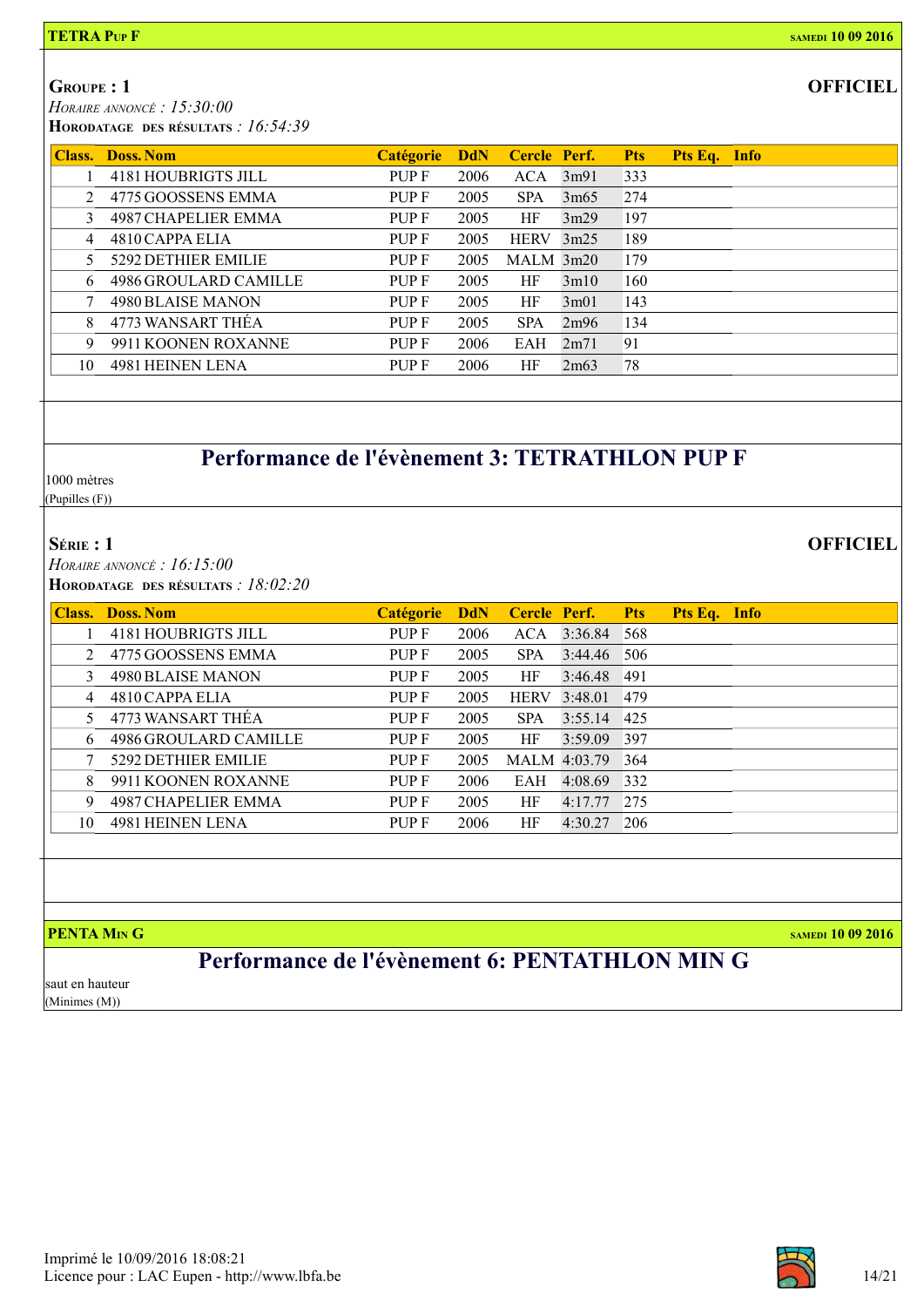**OFFICIEL** 

**OFFICIEL** 

GROUPE : 1  *HORAIRE ANNONCÉ : 13:30:00* HORODATAGE DES RÉSULTATS *: 15:18:37*

| Class. | <b>Doss. Nom</b>            | <b>Catégorie</b> | <b>DdN</b> | Cercle Perf. |                  | <b>Pts</b> | Pts Eq. Info |  |
|--------|-----------------------------|------------------|------------|--------------|------------------|------------|--------------|--|
|        | 5657 THIBERT REGIS          | MIN M            | 2004       | <b>HERV</b>  | 1m50             | 676        |              |  |
| 2      | 9903 DRAXLER TILL           | MIN M            | 2003       | <b>ASCD</b>  | 1 <sub>m50</sub> | 676        |              |  |
| 3      | 6148 MOHRING NOE            | MIN M            | 2004       | HF           | 1m45             | 621        |              |  |
| 4      | 5777 REIP MARTIN            | MIN M            | 2003       | HF           | 1m40             | 568        |              |  |
| 5      | 5484 DROOGHAAG NOA          | MIN M            | 2003       | <b>SPA</b>   | 1m35             | 516        |              |  |
| 6      | 5482 DROOGHAAG TOM          | MIN M            | 2004       | <b>SPA</b>   | 1 <sub>m30</sub> | 466        |              |  |
| 7      | <b>6021 NADRIN BENJAMIN</b> | MIN M            | 2003       | <b>SPA</b>   | 1m25             | 417        |              |  |
| 8      | 9905 ROSCHER BENJAMIN       | MIN M            | 2004       | <b>ASCD</b>  | 1m20             | 369        |              |  |
| 8      | 5872 CREPIN YASSIN          | MIN M            | 2004       | HF           | 1m20             | 369        |              |  |
| 10     | 5551 CRESSON THOMAS         | MIN M            | 2004       | <b>HERV</b>  | 1m20             | 369        |              |  |
| 10     | 5779 RENSONNET JULIEN       | MIN M            | 2004       | HF           | 1m20             | 369        |              |  |
| 12     | <b>5537 SCHIESKE MAXIME</b> | MIN M            | 2004       | LACE         | 1m15             | 323        |              |  |
| 13     | 9902 CARDENEO SANDRO        | MIN M            | 2004       | <b>ASCD</b>  | 1m10             | 278        |              |  |
| 14     | 5550 ASA ERIM               | MIN M            | 2004       | <b>HERV</b>  | $1 \text{m} 05$  | 235        |              |  |

# Performance de l'évènement 6: PENTATHLON MIN G

80 mètres (Minimes (M))

#### Série : 1

 *HORAIRE ANNONCÉ : 14:30:00* HORODATAGE DES RÉSULTATS *: 15:20:08*

| <b>Class. Doss. Nom</b> | Catégorie DdN Cercle Perf. Pts Pts Eq. Info |      |                   |       |     |  |
|-------------------------|---------------------------------------------|------|-------------------|-------|-----|--|
| 5484 DROOGHAAG NOA      | MIN M                                       | 2003 | SPA 11.43         |       | 658 |  |
| 2 5537 SCHIESKE MAXIME  | MIN M                                       | 2004 | LACE 12.12        |       | 516 |  |
| 3 5482 DROOGHAAG TOM    | MIN M                                       | 2004 | SPA 12.16         |       | 509 |  |
| 4 5779 RENSONNET JULIEN | MIN M                                       | 2004 | HF                | 12.84 | 385 |  |
| 5 5551 CRESSON THOMAS   | MIN M                                       | 2004 | <b>HERV</b> 13.91 |       | 223 |  |

#### SÉRIE : 2

 *HORAIRE ANNONCÉ : 14:40:00* HORODATAGE DES RÉSULTATS *: 15:20:08*

| <b>Class. Doss. Nom</b> | Catégorie DdN Cercle Perf. Pts Pts Eq. Info |      |                   |     |  |
|-------------------------|---------------------------------------------|------|-------------------|-----|--|
| 5657 THIBERT REGIS      | MIN M                                       | 2004 | <b>HERV</b> 11.52 | 639 |  |
| 2 6021 NADRIN BENJAMIN  | MIN M                                       | 2003 | SPA 12.46         | 452 |  |
| 3 9905 ROSCHER BENJAMIN | MIN M                                       | 2004 | ASCD 12.57        | 432 |  |
| 4 9902 CARDENEO SANDRO  | MIN M                                       | 2004 | ASCD 13.22        | 323 |  |
| 5 5550 ASA ERIM         | MIN M                                       | 2004 | <b>HERV</b> 14.23 | 182 |  |
|                         |                                             |      |                   |     |  |

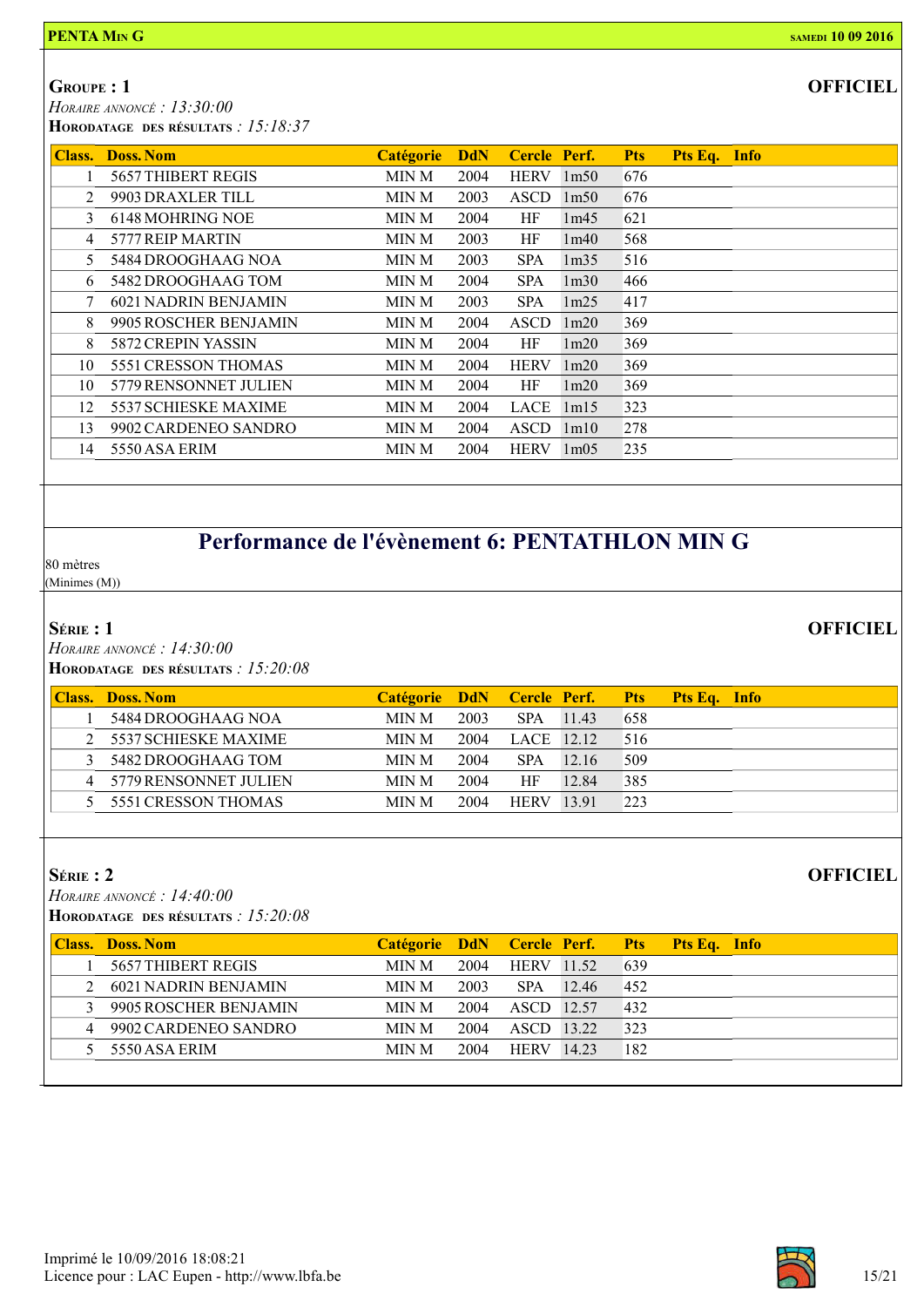#### **PENTA MIN G** SAMEDI 10 09 2016

### **OFFICIEL**

**OFFICIEL** 

 SÉRIE : 3  *HORAIRE ANNONCÉ : 14:50:00* HORODATAGE DES RÉSULTATS *: 15:20:08*

|             | <b>Class. Doss. Nom</b> | Catégorie DdN Cercle Perf. Pts |      |            |       |     | <b>Pts Eq.</b> Info |  |
|-------------|-------------------------|--------------------------------|------|------------|-------|-----|---------------------|--|
|             | 6148 MOHRING NOE        | MIN M                          | 2004 | <b>HF</b>  | 10.76 | 810 |                     |  |
| $2^{\circ}$ | 9903 DRAXLER TILL       | MIN M                          | 2003 | ASCD 11.15 |       | 720 |                     |  |
|             | 3 5777 REIP MARTIN      | MIN M                          | 2003 | HF         | 12.08 | 524 |                     |  |
|             | 4 5872 CREPIN YASSIN    | MIN M                          | 2004 | ΗF         | 13.06 | 349 |                     |  |
|             |                         |                                |      |            |       |     |                     |  |

# Performance de l'évènement 6: PENTATHLON MIN G

lancer du disque 0,750kg (Minimes (M))

GROUPE : 1

 *HORAIRE ANNONCÉ : 15:15:00* HORODATAGE DES RÉSULTATS *: 16:48:28*

| Class.      | <b>Doss. Nom</b>            | <b>Catégorie</b> | <b>DdN</b> | Cercle Perf. |                    | <b>Pts</b> | Pts Eq. Info |  |
|-------------|-----------------------------|------------------|------------|--------------|--------------------|------------|--------------|--|
|             | 9903 DRAXLER TILL           | MIN M            | 2003       | ASCD         | 28m96              | 482        |              |  |
| $2^{\circ}$ | <b>5657 THIBERT REGIS</b>   | MIN M            | 2004       | <b>HERV</b>  | 24m41              | 386        |              |  |
| 3           | <b>6021 NADRIN BENJAMIN</b> | MIN M            | 2003       | <b>SPA</b>   | 22m92              | 355        |              |  |
| 4           | 5482 DROOGHAAG TOM          | MIN M            | 2004       | <b>SPA</b>   | 20m42              | 304        |              |  |
| 5           | 5777 REIP MARTIN            | MIN M            | 2003       | HF           | 19m26              | 280        |              |  |
| 6           | 5551 CRESSON THOMAS         | MIN M            | 2004       | <b>HERV</b>  | 17m69              | 248        |              |  |
| 7           | 5484 DROOGHAAG NOA          | MIN M            | 2003       | <b>SPA</b>   | 17m57              | 246        |              |  |
| 8           | 5779 RENSONNET JULIEN       | MIN M            | 2004       | HF           | 16m85              | 232        |              |  |
| 9           | 6148 MOHRING NOE            | MIN M            | 2004       | HF           | 16m13              | 217        |              |  |
| 10          | 9902 CARDENEO SANDRO        | MIN M            | 2004       | <b>ASCD</b>  | 14m68              | 189        |              |  |
| 11          | 9905 ROSCHER BENJAMIN       | MIN M            | 2004       | <b>ASCD</b>  | 14m39              | 183        |              |  |
| 12          | 5872 CREPIN YASSIN          | MIN M            | 2004       | HF           | 14m26              | 181        |              |  |
| 13          | <b>5537 SCHIESKE MAXIME</b> | MIN M            | 2004       | <b>LACE</b>  | 11m29              | 124        |              |  |
| 14          | 5550 ASA ERIM               | MIN M            | 2004       | <b>HERV</b>  | 10 <sub>m</sub> 06 | 101        |              |  |
|             |                             |                  |            |              |                    |            |              |  |
|             |                             |                  |            |              |                    |            |              |  |

### Performance de l'évènement 6: PENTATHLON MIN G

lancer du poids 3,000kg (Minimes (M))

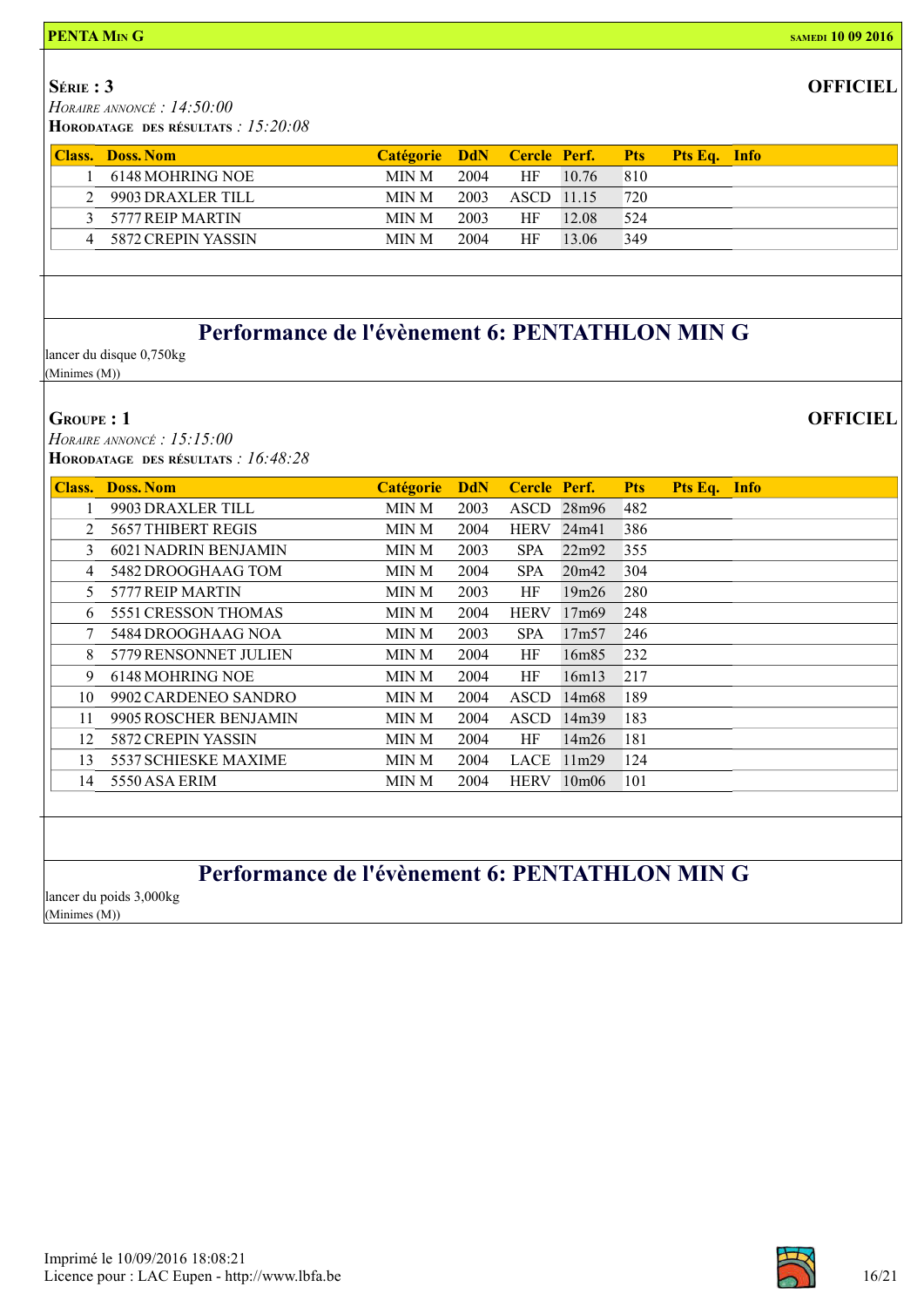**OFFICIEL** 

GROUPE : 1  *HORAIRE ANNONCÉ : 16:00:00* HORODATAGE DES RÉSULTATS *: 17:29:19*

| <b>Class.</b>  | <b>Doss, Nom</b>            | <b>Catégorie</b> | <b>DdN</b> | Cercle Perf. |                  | <b>Pts</b> | Pts Eq. Info |  |
|----------------|-----------------------------|------------------|------------|--------------|------------------|------------|--------------|--|
|                | 9903 DRAXLER TILL           | MIN M            | 2003       | <b>ASCD</b>  | 9m10             | 487        |              |  |
| 2              | <b>5657 THIBERT REGIS</b>   | MIN M            | 2004       | <b>HERV</b>  | 9m09             | 487        |              |  |
| $\mathcal{E}$  | 5779 RENSONNET JULIEN       | MIN M            | 2004       | HF           | 7m98             | 412        |              |  |
| $\overline{4}$ | 6148 MOHRING NOE            | MIN M            | 2004       | HF           | 7 <sub>m87</sub> | 405        |              |  |
| 5              | 5777 REIP MARTIN            | MIN M            | 2003       | HF           | 7m44             | 376        |              |  |
| 6              | 5551 CRESSON THOMAS         | MIN M            | 2004       | <b>HERV</b>  | 7m14             | 356        |              |  |
|                | 5484 DROOGHAAG NOA          | MIN M            | 2003       | <b>SPA</b>   | 7m13             | 356        |              |  |
| 8              | <b>6021 NADRIN BENJAMIN</b> | MIN M            | 2003       | <b>SPA</b>   | 6m99             | 346        |              |  |
| 9              | 5482 DROOGHAAG TOM          | MIN M            | 2004       | <b>SPA</b>   | 6m89             | 340        |              |  |
| 10             | 5872 CREPIN YASSIN          | MIN M            | 2004       | HF           | 6m53             | 316        |              |  |
| 11             | 5550 ASA ERIM               | MIN M            | 2004       | <b>HERV</b>  | 6m08             | 286        |              |  |
| 12             | 9905 ROSCHER BENJAMIN       | MIN M            | 2004       | ASCD         | 5m70             | 261        |              |  |
| 13             | 9902 CARDENEO SANDRO        | MIN M            | 2004       | ASCD         | 5m52             | 249        |              |  |
| 14             | <b>5537 SCHIESKE MAXIME</b> | MIN M            | 2004       | LACE         | 5m29             | 234        |              |  |

# Performance de l'évènement 6: PENTATHLON MIN G

1000 mètres (Minimes (M))

#### SÉRIE : 1

 *HORAIRE ANNONCÉ : 16:40:00* HORODATAGE DES RÉSULTATS *: 17:43:43*

| <b>Class.</b> | <b>Doss. Nom</b>            | <b>Catégorie</b> | <b>DdN</b> | Cercle Perf. |              | <b>Pts</b> | Pts Eq. Info |  |
|---------------|-----------------------------|------------------|------------|--------------|--------------|------------|--------------|--|
|               | 5657 THIBERT REGIS          | MIN M            | 2004       | <b>HERV</b>  | 3:09.63      | 816        |              |  |
| 2             | 5777 REIP MARTIN            | MIN M            | 2003       | HF           | 3:11.88      | 794        |              |  |
| 3             | 9903 DRAXLER TILL           | MIN M            | 2003       | ASCD         | 3:21.82      | 700        |              |  |
| 4             | 6148 MOHRING NOE            | MIN M            | 2004       | HF           | 3:21.90      | 699        |              |  |
| 5.            | 5484 DROOGHAAG NOA          | MIN M            | 2003       | <b>SPA</b>   | 3:24.09      | 679        |              |  |
| 6             | <b>6021 NADRIN BENJAMIN</b> | MIN M            | 2003       | <b>SPA</b>   | 3:30.71      | 621        |              |  |
|               | 5537 SCHIESKE MAXIME        | MIN M            | 2004       |              | LACE 3:42.71 | 520        |              |  |
| 8             | 5482 DROOGHAAG TOM          | MIN M            | 2004       | <b>SPA</b>   | 3:44.83      | 503        |              |  |
| 9             | 9902 CARDENEO SANDRO        | MIN M            | 2004       | ASCD         | 4:09.21      | 329        |              |  |
| 10            | 9905 ROSCHER BENJAMIN       | MIN M            | 2004       | ASCD         | 4:11.78      | 312        |              |  |
| 11            | 5550 ASA ERIM               | MIN M            | 2004       | <b>HERV</b>  | 4:14.50      | 295        |              |  |
| 12            | 5872 CREPIN YASSIN          | MIN M            | 2004       | HF           | 4:15.60      | 289        |              |  |
| 13            | 5551 CRESSON THOMAS         | MIN M            | 2004       | <b>HERV</b>  | 4:23.87      | 240        |              |  |
|               | 5779 RENSONNET JULIEN       | MIN M            | 2004       | HF           | <b>DNS</b>   | $\theta$   |              |  |

**PENTA MIN F** SAMEDI 10 09 2016

# Performance de l'évènement 5: PENTATHLON MIN F

lancer du poids 2,000kg (Minimes (F))

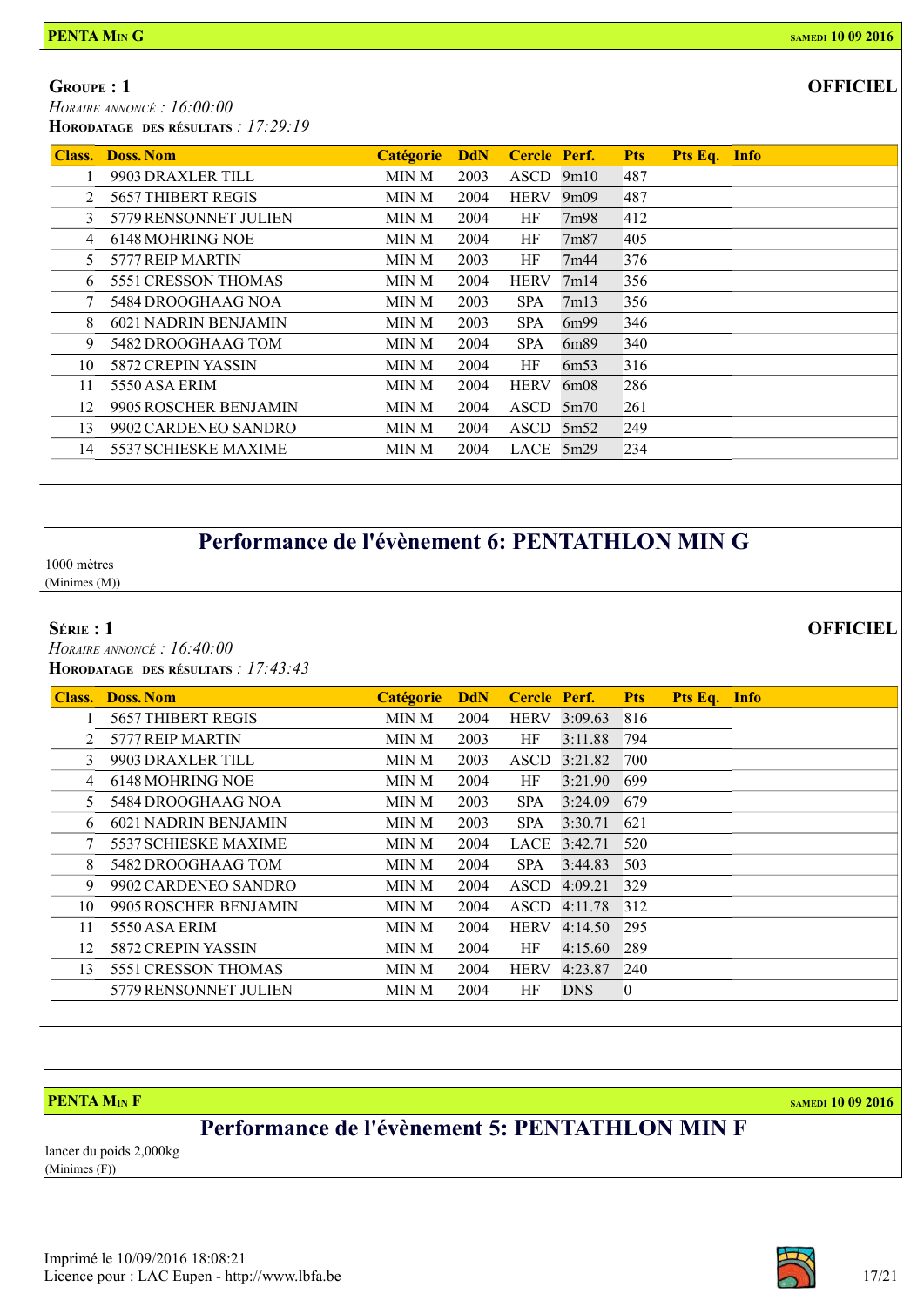**OFFICIEL** 

**OFFICIEL** 

GROUPE : 1  *HORAIRE ANNONCÉ : 13:30:00* HORODATAGE DES RÉSULTATS *: 14:52:27*

| Class. | <b>Doss. Nom</b>      | <b>Catégorie</b> | <b>DdN</b> | <b>Cercle Perf.</b> |            | <b>Pts</b>     | Pts Eq. Info |  |
|--------|-----------------------|------------------|------------|---------------------|------------|----------------|--------------|--|
|        | 7492 FOURNIER SOPHIE  | MIN F            | 2004       | <b>HERV</b>         | 10m54      | 585            |              |  |
| 2      | 7605 GABRIEL MANON    | MIN F            | 2004       | HF                  | 8m90       | 474            |              |  |
| 3      | 7627 MARTINEZ LISA    | MIN F            | 2003       | HF                  | 8m86       | 471            |              |  |
| 4      | 7501 JENNES ESTELLE   | MIN F            | 2004       | <b>HERV</b>         | 8m33       | 436            |              |  |
| 5.     | 7692 MASUY ZOÉ        | MIN F            | 2004       | <b>SPA</b>          | 8m06       | 418            |              |  |
| 6      | 7400 HÜBINGER LYNN    | MIN F            | 2004       | LACE                | 7m76       | 397            |              |  |
| 7      | 8157 PROOSTEN EMMA    | MIN F            | 2003       | <b>CAF</b>          | 7m73       | 395            |              |  |
| 8      | 7505 BREVER EVE       | MIN F            | 2003       | <b>HERV</b>         | 7m38       | 372            |              |  |
| 9      | 7500 JENNES FLORENCE  | MIN F            | 2004       | <b>HERV</b>         | 7m02       | 348            |              |  |
| 10     | 9904 HENNECKE STELLA  | MIN F            | 2004       | <b>ASCD</b>         | 6m49       | 313            |              |  |
| 11     | 9901 BACHGADA HANA    | MIN F            | 2004       | <b>ASCD</b>         | 6m11       | 288            |              |  |
| 12     | 8179 DI COLA SARAH    | MIN F            | 2004       | RFCL                | 6m07       | 285            |              |  |
| 13     | 7504 CARLIER DORINE   | MIN F            | 2003       | <b>HERV</b>         | 6m02       | 282            |              |  |
| 14     | 8221 OFFIERSKI OLGA   | MIN F            | 2003       | <b>LACE</b>         | 5m96       | 278            |              |  |
| 15     | 9907 FELDMANN AYSHA   | MIN F            | 2004       | NA                  | 5m90       | 274            |              |  |
| 16     | 7488 BREVER MARGAUX   | MIN F            | 2003       | <b>HERV</b>         | 5m71       | 262            |              |  |
| 17     | 7402 MOENS CHLOE      | MIN F            | 2004       | <b>CAF</b>          | 5m43       | 244            |              |  |
| 18     | 7494 WILLEMS FLORENCE | MIN F            | 2003       | <b>HERV</b>         | 5m03       | 218            |              |  |
|        | 7457 BOTTY GYLLIANE   | MIN F            | 2004       | <b>SER</b>          | <b>DNS</b> | $\overline{0}$ |              |  |

# Performance de l'évènement 5: PENTATHLON MIN F

80 mètres (Minimes (F))

#### SÉRIE : 1

 *HORAIRE ANNONCÉ : 14:30:00* HORODATAGE DES RÉSULTATS *: 15:04:51*

| <b>Class. Doss. Nom</b> |       |      |                   |       |     | Catégorie DdN Cercle Perf. Pts Pts Eq. Info |
|-------------------------|-------|------|-------------------|-------|-----|---------------------------------------------|
| 7402 MOENS CHLOË        | MIN F | 2004 | CAF 11.66         |       | 609 |                                             |
| 2 7501 JENNES ESTELLE   | MIN F | 2004 | <b>HERV</b> 12.05 |       | 530 |                                             |
| 3 7605 GABRIEL MANON    | MIN F | 2004 | HF                | 12.12 | 516 |                                             |
| 4 7500 JENNES FLORENCE  | MIN F | 2004 | <b>HERV</b> 12.91 |       | 373 |                                             |
| 7494 WILLEMS FLORENCE   | MIN F | 2003 | <b>HERV</b> 13.28 |       | 314 |                                             |

#### SÉRIE : 2

 *HORAIRE ANNONCÉ : 14:40:00* HORODATAGE DES RÉSULTATS *: 15:04:51*

| <b>Class. Doss. Nom</b> | Catégorie DdN Cercle Perf. Pts Pts Eq. Info |      |                   |            |     |  |
|-------------------------|---------------------------------------------|------|-------------------|------------|-----|--|
| 9904 HENNECKE STELLA    | MIN F                                       | 2004 | ASCD 11.48        |            | 647 |  |
| $2-7692$ MASUY ZOE      | MIN F                                       | 2004 | SPA 11.68         |            | 605 |  |
| 3 7505 BREVER EVE       | MIN F                                       | 2003 | <b>HERV</b> 12.81 |            | 390 |  |
| 4 7488 BREVER MARGAUX   | MIN F                                       | 2003 | <b>HERV</b> 13.25 |            | 318 |  |
| 7457 BOTTY GYLLIANE     | MIN F                                       | 2004 | <b>SER</b>        | <b>DNS</b> |     |  |

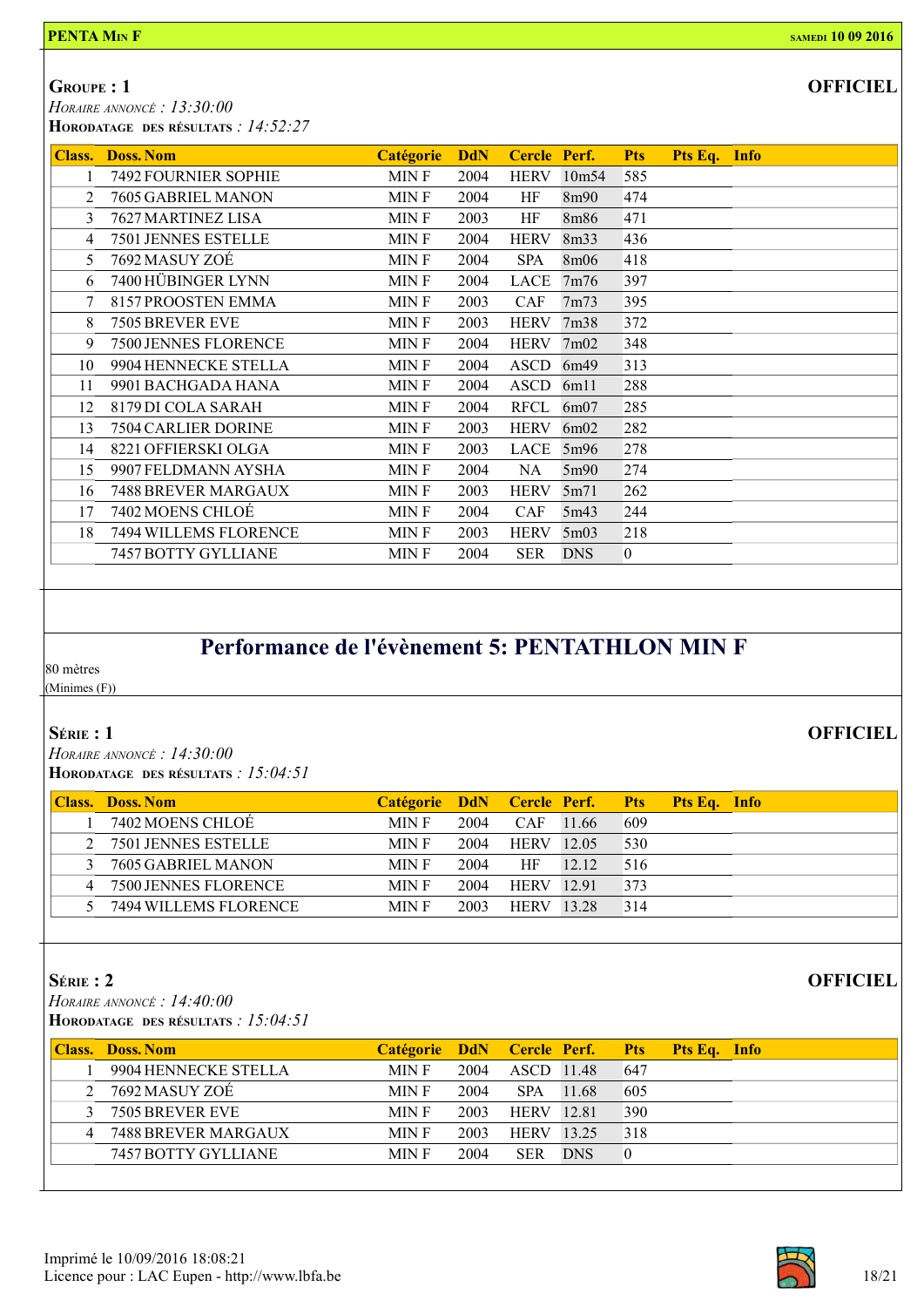#### **PENTA MIN F** SAMEDI 10 09 2016

#### SÉRIE : 3

 *HORAIRE ANNONCÉ : 14:50:00* HORODATAGE DES RÉSULTATS *: 15:04:51*

| <b>Class.</b> Doss, Nom | Catégorie DdN Cercle Perf. Pts Pts Eq. Info |      |                   |       |     |  |
|-------------------------|---------------------------------------------|------|-------------------|-------|-----|--|
| 7492 FOURNIER SOPHIE    | MIN F                                       | 2004 | <b>HERV</b> 10.93 |       | 770 |  |
| 2 8157 PROOSTEN EMMA    | MIN F                                       | 2003 | CAF 11.63         |       | 615 |  |
| 3 8179 DI COLA SARAH    | MIN F                                       | 2004 | RFCL 12.22        |       | 497 |  |
| 4 8221 OFFIERSKI OLGA   | MIN F                                       | 2003 | LACE 12.25        |       | 491 |  |
| 5 9907 FELDMANN AYSHA   | MIN F                                       | 2004 | NA.               | 13.31 | 309 |  |

#### SÉRIE : 4

 *HORAIRE ANNONCÉ : 15:00:00* HORODATAGE DES RÉSULTATS *: 15:04:51*

| <b>Class.</b> Doss. Nom | Catégorie DdN Cercle Perf. Pts Pts Eq. Info |      |                   |     |  |
|-------------------------|---------------------------------------------|------|-------------------|-----|--|
| 7627 MARTINEZ LISA      | MIN F                                       | 2003 | HF 11.56          | 630 |  |
| 2 7400 HÜBINGER LYNN    | MIN F                                       | 2004 | LACE 11.97        | 546 |  |
| 3 9901 BACHGADA HANA    | MIN F                                       | 2004 | ASCD 12.78        | 395 |  |
| 4 7504 CARLIER DORINE   | MIN F                                       | 2003 | <b>HERV</b> 13.43 | 291 |  |

# Performance de l'évènement 5: PENTATHLON MIN F

saut en hauteur (Minimes (F))

#### GROUPE : 1

 *HORAIRE ANNONCÉ : 15:00:00* HORODATAGE DES RÉSULTATS *: 16:51:44*

Imprimé le 10/09/2016 18:08:21

| Class.         | <b>Doss. Nom</b>      | <b>Catégorie</b> | <b>DdN</b> | <b>Cercle Perf.</b> |                  | <b>Pts</b>     | Pts Eq. Info |  |
|----------------|-----------------------|------------------|------------|---------------------|------------------|----------------|--------------|--|
|                | 7492 FOURNIER SOPHIE  | MIN F            | 2004       | HERV 1m50           |                  | 676            |              |  |
| $\overline{2}$ | 7400 HÜBINGER LYNN    | MIN F            | 2004       | LACE                | 1 <sub>m30</sub> | 466            |              |  |
| 3              | 8157 PROOSTEN EMMA    | MIN F            | 2003       | CAF                 | 1m25             | 417            |              |  |
| 3              | 7627 MARTINEZ LISA    | MIN F            | 2003       | HF                  | 1m25             | 417            |              |  |
| 5              | 9904 HENNECKE STELLA  | MIN F            | 2004       | <b>ASCD</b>         | 1m25             | 417            |              |  |
| 6              | 7402 MOENS CHLOÉ      | MIN F            | 2004       | CAF                 | 1m25             | 417            |              |  |
|                | 7605 GABRIEL MANON    | MIN F            | 2004       | HF                  | 1 <sub>m20</sub> | 369            |              |  |
|                | 8179 DI COLA SARAH    | MIN F            | 2004       | RFCL                | 1m20             | 369            |              |  |
| 9              | 7500 JENNES FLORENCE  | MIN F            | 2004       | <b>HERV</b>         | 1 <sub>m20</sub> | 369            |              |  |
| 10             | 7692 MASUY ZOÉ        | MIN F            | 2004       | <b>SPA</b>          | 1m20             | 369            |              |  |
| 11             | 7504 CARLIER DORINE   | MIN F            | 2003       | <b>HERV</b>         | 1m20             | 369            |              |  |
| 12             | 7488 BREVER MARGAUX   | MIN F            | 2003       | <b>HERV</b>         | 1m20             | 369            |              |  |
| 13             | 9901 BACHGADA HANA    | MIN F            | 2004       | ASCD                | 1m20             | 369            |              |  |
| 14             | 7501 JENNES ESTELLE   | MIN F            | 2004       | <b>HERV</b>         | 1m15             | 323            |              |  |
| 15             | 7505 BREVER EVE       | MIN F            | 2003       | <b>HERV</b>         | 1m15             | 323            |              |  |
| 16             | 8221 OFFIERSKI OLGA   | MIN F            | 2003       | LACE                | 1m10             | 278            |              |  |
| 16             | 7494 WILLEMS FLORENCE | MIN F            | 2003       | <b>HERV</b>         | 1m10             | 278            |              |  |
|                | 9907 FELDMANN AYSHA   | MIN F            | 2004       | NA                  | <b>DNS</b>       | $\overline{0}$ |              |  |
|                | 7457 BOTTY GYLLIANE   | MIN F            | 2004       | <b>SER</b>          | <b>DNS</b>       | $\overline{0}$ |              |  |
|                |                       |                  |            |                     |                  |                |              |  |



#### **OFFICIEL**

### **OFFICIEL**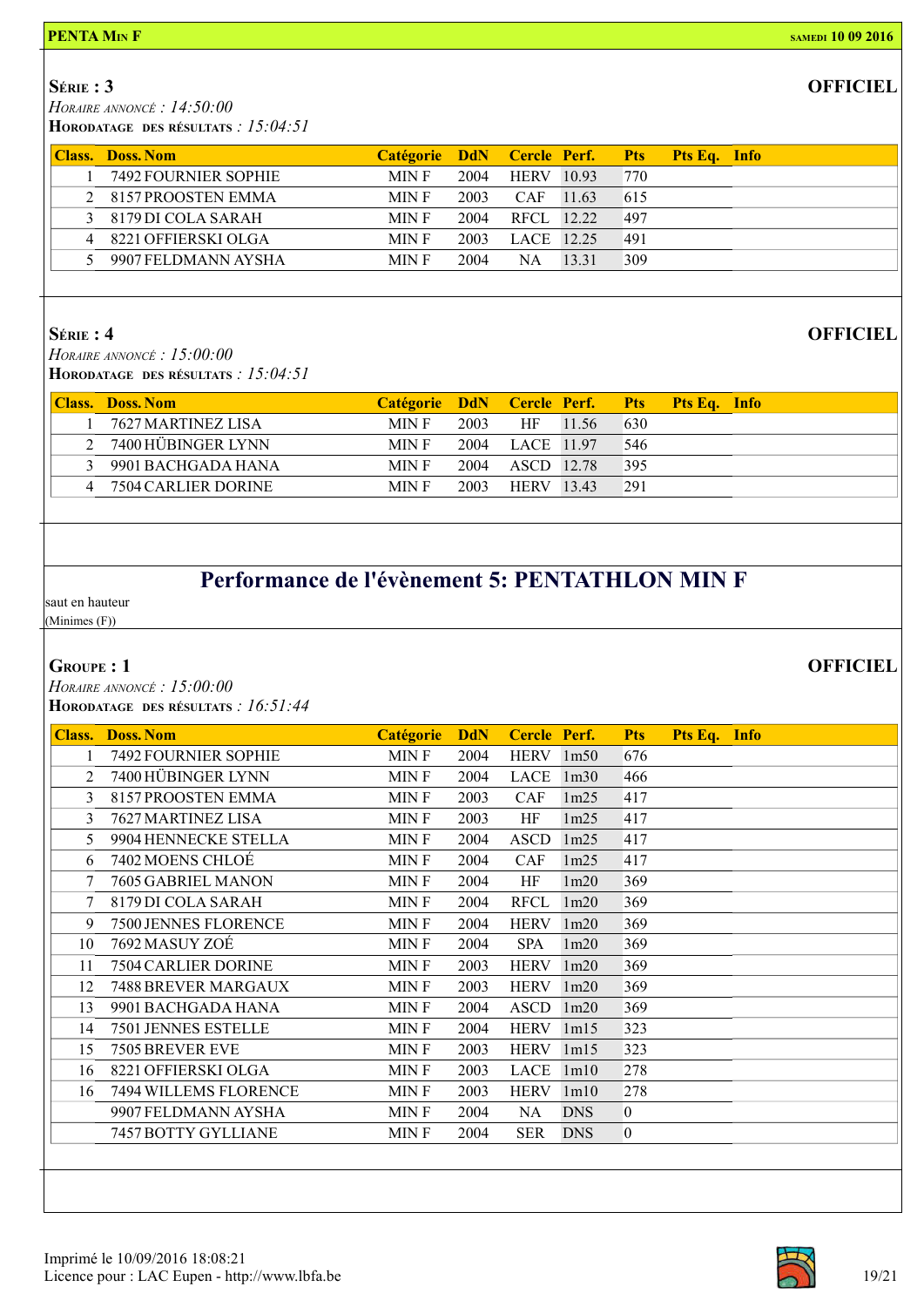### Performance de l'évènement 5: PENTATHLON MIN F

lancer du disque 0,750kg (Minimes (F))

#### GROUPE : 1

 *HORAIRE ANNONCÉ : 16:00:00* HORODATAGE DES RÉSULTATS *: 17:31:04*

| <b>Class.</b>  | <b>Doss. Nom</b>      | <b>Catégorie</b> | <b>DdN</b> | Cercle Perf. |            | <b>Pts</b>     | Pts Eq. Info |  |
|----------------|-----------------------|------------------|------------|--------------|------------|----------------|--------------|--|
| 1              | 7627 MARTINEZ LISA    | MIN F            | 2003       | HF           | 25m73      | 413            |              |  |
| $2^{\circ}$    | 7492 FOURNIER SOPHIE  | MIN F            | 2004       | <b>HERV</b>  | 20m77      | 311            |              |  |
| $\mathcal{E}$  | 7400 HÜBINGER LYNN    | MIN F            | 2004       | LACE         | 18m37      | 262            |              |  |
| $\overline{4}$ | 7605 GABRIEL MANON    | MIN F            | 2004       | HF           | 17m76      | 250            |              |  |
| 5              | 7505 BREVER EVE       | MIN F            | 2003       | <b>HERV</b>  | 17m03      | 235            |              |  |
| 6              | 8179 DI COLA SARAH    | MIN F            | 2004       | <b>RFCL</b>  | 16m84      | 232            |              |  |
| 7              | 8157 PROOSTEN EMMA    | MIN F            | 2003       | <b>CAF</b>   | 16m31      | 221            |              |  |
|                | 7501 JENNES ESTELLE   | MIN F            | 2004       | <b>HERV</b>  | 15m54      | 206            |              |  |
| 9              | 7402 MOENS CHLOÉ      | MIN F            | 2004       | CAF          | 15m21      | 199            |              |  |
| 10             | 7500 JENNES FLORENCE  | MIN F            | 2004       | <b>HERV</b>  | 15m18      | 199            |              |  |
| 11             | 7692 MASUY ZOÉ        | MIN F            | 2004       | <b>SPA</b>   | 13m92      | 174            |              |  |
| 12             | 7488 BREVER MARGAUX   | MIN F            | 2003       | <b>HERV</b>  | 13m44      | 165            |              |  |
| 13             | 7494 WILLEMS FLORENCE | MIN F            | 2003       | <b>HERV</b>  | 11m32      | 125            |              |  |
| 14             | 8221 OFFIERSKI OLGA   | MIN F            | 2003       | LACE         | 11m09      | 120            |              |  |
| 15             | 7504 CARLIER DORINE   | MIN F            | 2003       | <b>HERV</b>  | 10m75      | 114            |              |  |
| 16             | 9901 BACHGADA HANA    | MIN F            | 2004       | ASCD         | 10m52      | 110            |              |  |
|                | 9904 HENNECKE STELLA  | MIN F            | 2004       | <b>ASCD</b>  | NM         | $\overline{0}$ |              |  |
|                | 9907 FELDMANN AYSHA   | MIN F            | 2004       | NA.          | <b>DNS</b> | $\overline{0}$ |              |  |
|                | 7457 BOTTY GYLLIANE   | MIN F            | 2004       | <b>SER</b>   | <b>DNS</b> | $\mathbf{0}$   |              |  |
|                |                       |                  |            |              |            |                |              |  |

## Performance de l'évènement 5: PENTATHLON MIN F

1000 mètres (Minimes (F))